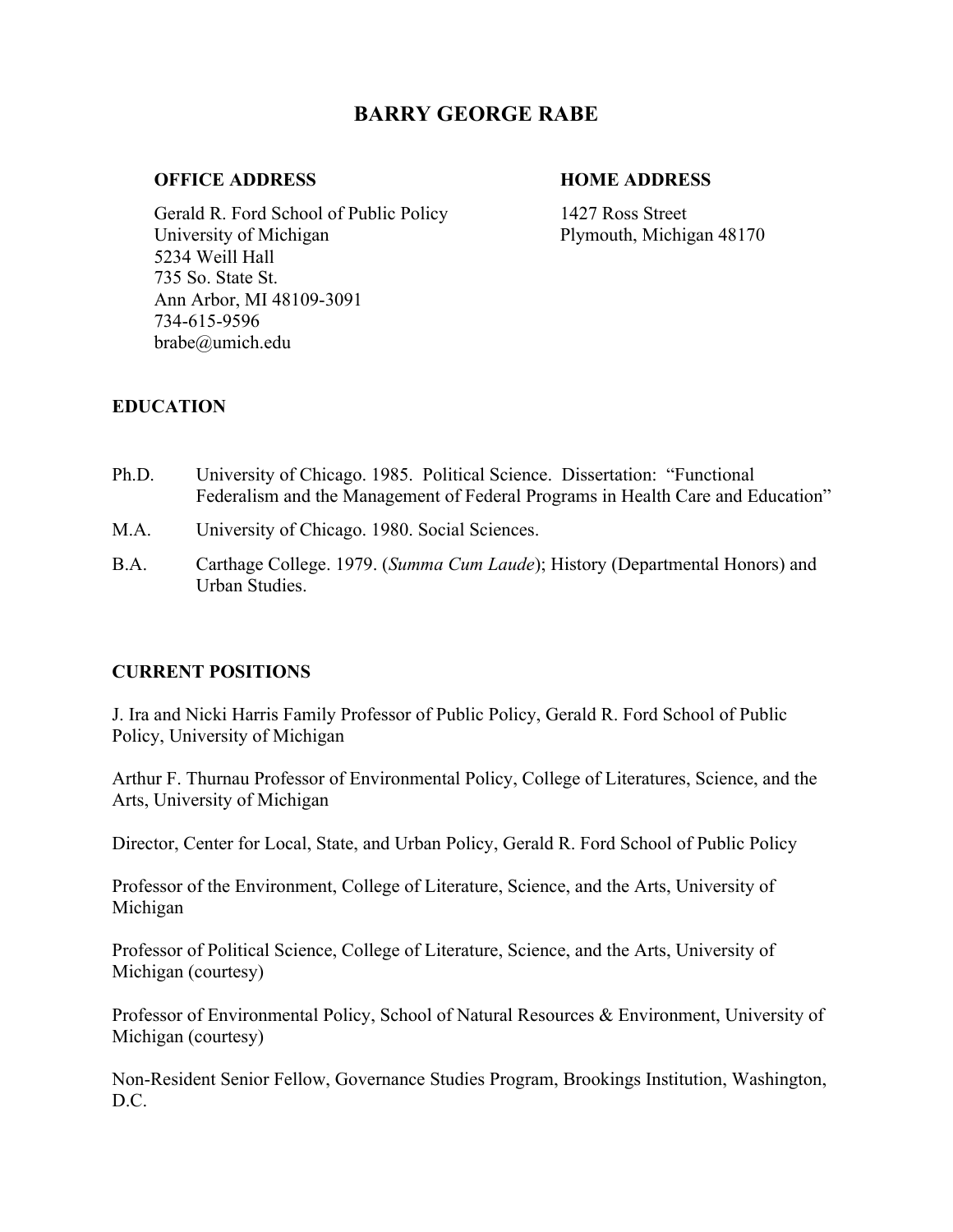Fellow, National Academy of Public Administration

## **PREVIOUS POSITIONS**

Visiting Professor, Miller Center of Public Affairs, University of Virginia, 2008-2009.

Associate Professor of Health Politics, Department of Public Health Policy and Administration and Department of Health Management and Policy, School of Public Health, University of Michigan, 1992-1998.

Visiting Associate Professor, La Follette Institute of Public Affairs, University of Wisconsin - Madison, 1994.

Visiting Fellow, Institute on International Environmental Governance, Dartmouth College, Hanover, New Hampshire, 1993.

Assistant Professor of Health Politics, Department of Public Health Policy and Administration, School of Public Health, University of Michigan, 1985-92.

Staff Associate, Governmental Studies Program, Brookings Institution, Washington, D.C., 1984-87.

Research Fellow, Conservation Foundation, Washington, D.C., 1984-85.

Research Fellow, Governmental Studies Program, Brookings Institution, 1983-84.

Assistant Project Director and Research Assistant, National Institute of Education, "Federalism, Education and Equity" study, 1981-83, Stanford University and the University of Chicago.

## **PROFESSIONAL SERVICE (Select)**

Committee on Risk Management and Governance Issues in Shale Gas Development, National Research Council, 2013-14.

Co-Chair, Academy Annual Meeting Program, National Academy of Public Administration, 2011.

National Oceanic and Atmospheric Climate Service Panel, National Academy of Public Administration, 2010-11.

President, Federalism and Intergovernmental Relations Section, American Political Science Association, 2008-2010.

External Advisory Council, Global Policy Research Council, Purdue University, 2010-2014.

Board of Visitors, Institute for the Environment of the University of North Carolina, Chapel Hill, 2008-2011.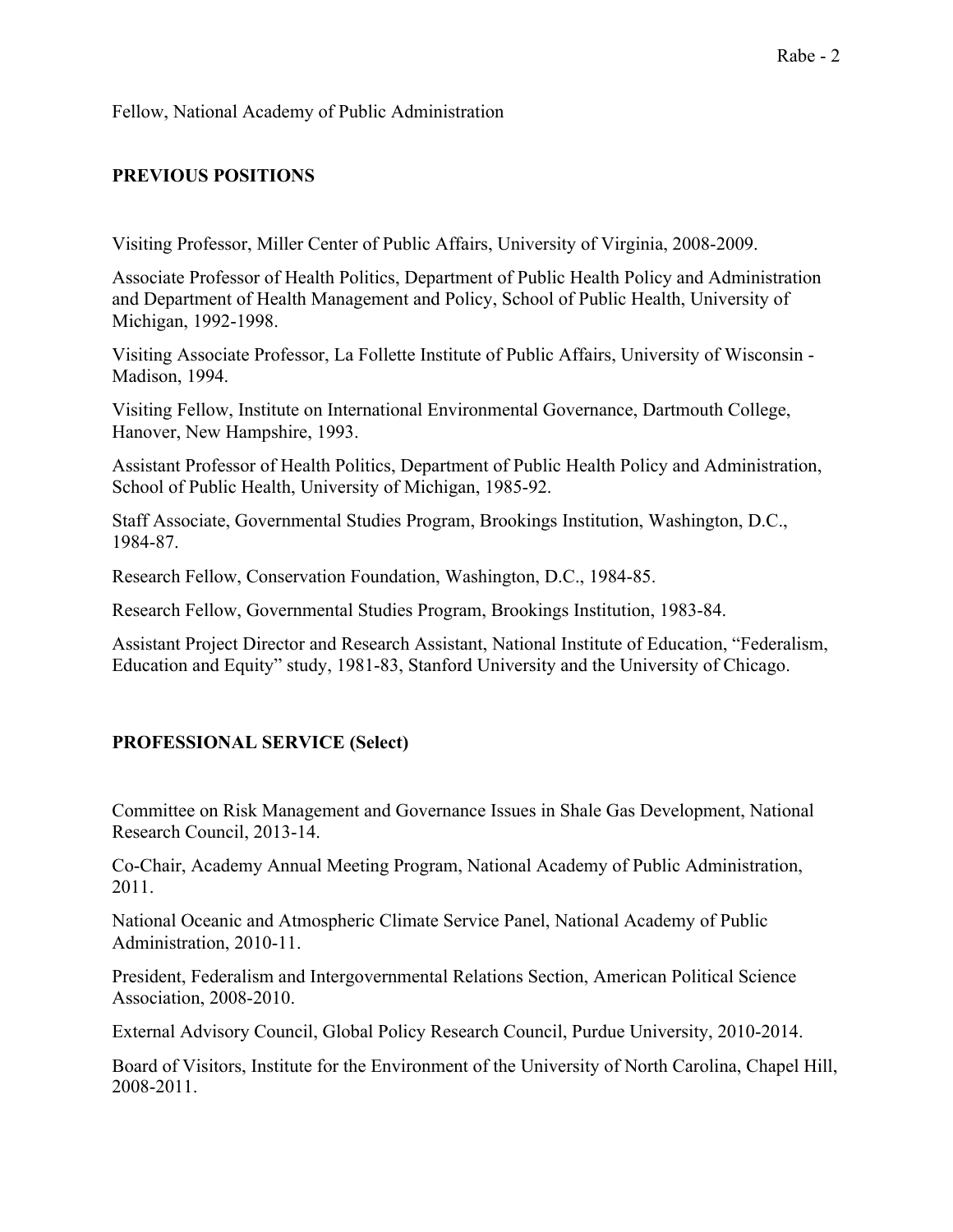Chair, Levine Best Book Award Committee, American Political Science Association, 2008- 2009.

Journal Editorial Boards:

*Governance: An International Journal of Policy, Administration, and Institutions* (2007-present)

*Publius: The Journal of Federalism* (2008-present)

*Government and Policy* (2011-present)

*Political Research Quarterly* (2008-present)

*Review of Policy Research* (2009-present)

*American Review of Canadian Studies (*2003-2011)

*Journal of Health Politics, Policy, and Law* (1991-2002)

Martha Derthick Best Book Award Committee, Chair, American Political Science Association, 2007-2008.

Executive Committee, Federalism and Intergovernmental Relations Section, American Political Science Association, 2006-2008.

Faculty Advisory Board, Broadview Press of Canada, 2005-2008.

Lynton Keith Caldwell Award Committee, Member and Chair, Science, Technology, and Policy Section, American Political Science Association, 2005-2007.

President, Public Policy Section, American Political Science Association, 2004-2005.

Section Head, Environment and Natural Resources, Association for Canadian Studies in the United States, 2004-2005.

Daniel Elazar Distinguished Scholar Award Committee, Federalism and Intergovernmental Relations Section, American Political Science Association, 2004-2005

Book Series Editor, American Governance and Public Policy, Georgetown University Press, 1994-2004.

Trans-Atlantic Climate Change Policy Dialogue Group, Brookings Institution and German Embassy, 2004.

Policy Studies Program Advisory Committee, Mount Royal College, Calgary, 2004-2007.

President-Elect and Program Chair, Public Policy Section, American Political Science Association, 2003-2004

Homeland Security and Federalism Task Force, Century Foundation, 2002-2003.

Executive Council, Policy Studies Organization, 2000-2008. Vice President, 2002-2005.

Aaron Wildavsky Award Committee, American Political Science Association, 2000-2001.

Executive Committee, Public Policy Section, American Political Science Association, 1995-98, 2002-2003.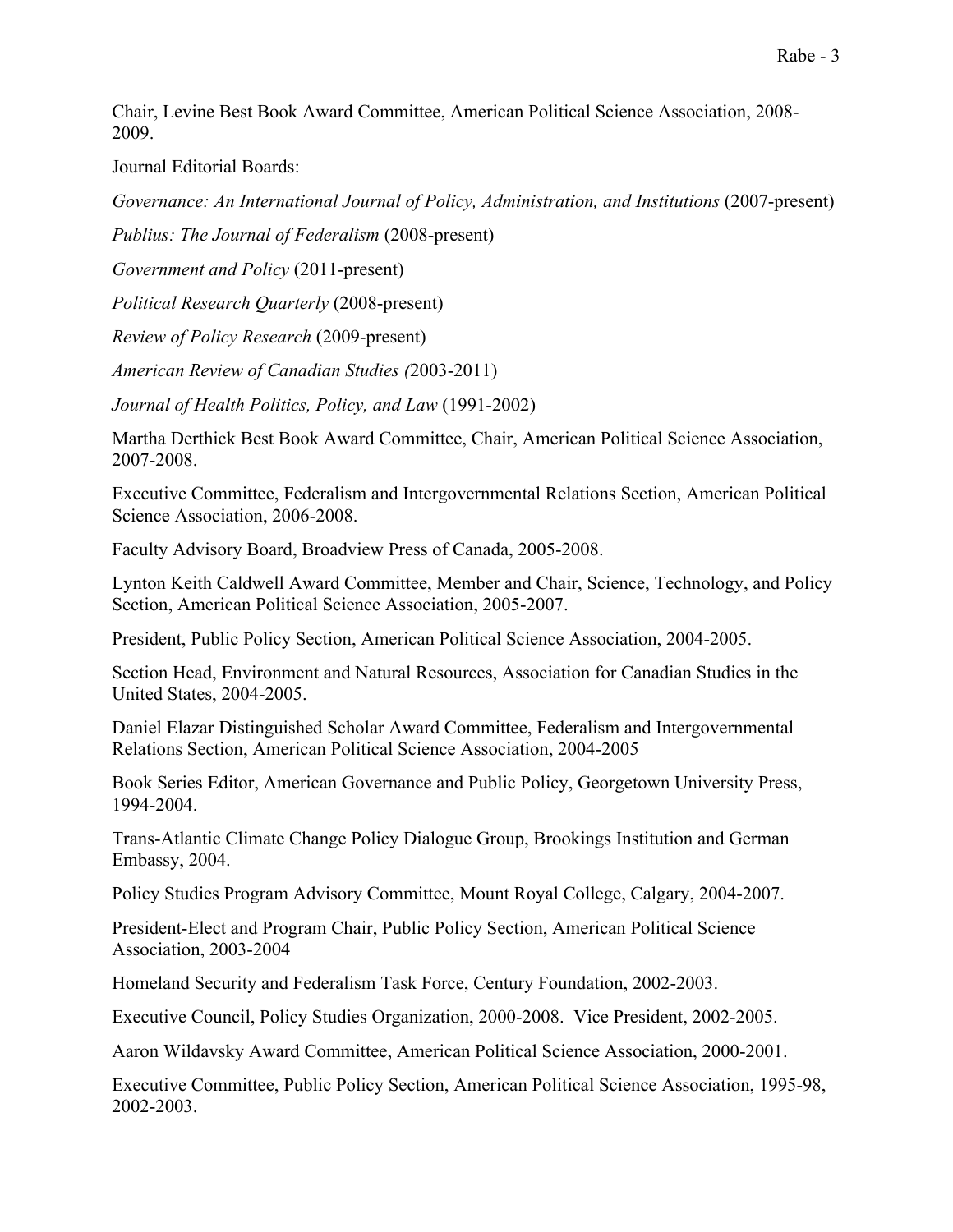Coordinator, U.S. Environmental Protection Agency Community Liaison Project for Hazardous Waste Management Facilities, 1997-98.

Advisory Panel, President's Commission on Sustainable Development, Regulatory Policy Options Cluster, 1994-96.

National Advisory Panel, Pollution Prevention Pilot Project, Natural Resources Defense Council 1995-96.

Advisory Committee, Great Lakes Water Quality Agreement Assessment Project, 1994-96.

Consultant and Advisory Board, Environmental Policy Tools Project, U.S. Office of Technology Assessment, Oceans and Environment Program, 1994-95.

Advisory Committee, Great Lakes Ecosystem Charter Project, Great Lakes Commission, 1993-95.

Leonard White Public Administration Award Committee, American Political Science Association, 1994-95.

Advisory Committee, Water Quality Permit Evaluation Project, Wisconsin Department of Natural Resources, 1994.

Technical Assessment Panel, Great Lakes Protection Fund, 1992-95.

Advisor to Director of Economic Policy and Regulatory Policy Working Group Coordinator, National Clinton-Gore Campaign, 1992.

Coordinator, Wingspread Conference on Great Lakes Environmental Regulatory Integration and Pollution Prevention, 1992.

Commission on Pediatric Emergency Medical Services, Institute of Medicine, 1991-1993.

North American Environmental Assessment Panel, Johnson Foundation, 1990-1996.

Chair, Medical Waste Study Review Panel, U.S. Office of Technology Assessment, 1990.

Journal article referee; 1986-present:

*Administration and Society; American Journal of Political Science; American Political Science Review; Canadian-American Public Policy; Canadian Public Administration; Canadian Public Policy; Canadian Political Science Review; Environmental and Planning; Environmental Politics; Global Environmental Policy; Government and Policy; Governance: An International Journal of Policy and Administration; International Environmental Affairs; International Journal of Urban Sciences; Journal of the American Planning Association; Journal of Natural Resources Policy Research; Journal of Public Administration Research and Theory; Journal of Policy Analysis and Management; Journal of Health Politics, Policy and Law; Journal of Policy History; Journal of Politics; Policy Studies Journal; Policy Studies Review; Political Research Quarterly; Political Science Quarterly; Publius: The Journal of Federalism; Review of Policy Research; Risk Decision and Policy; State and Local Government Review; State Politics and Policy Quarterly*

Book manuscript referee, 1986-present:

Brookings Institution Press; Cambridge University Press; CQ Press; Duke University Press; Georgetown University Press; Harvard University Press; Island Press; MIT Press;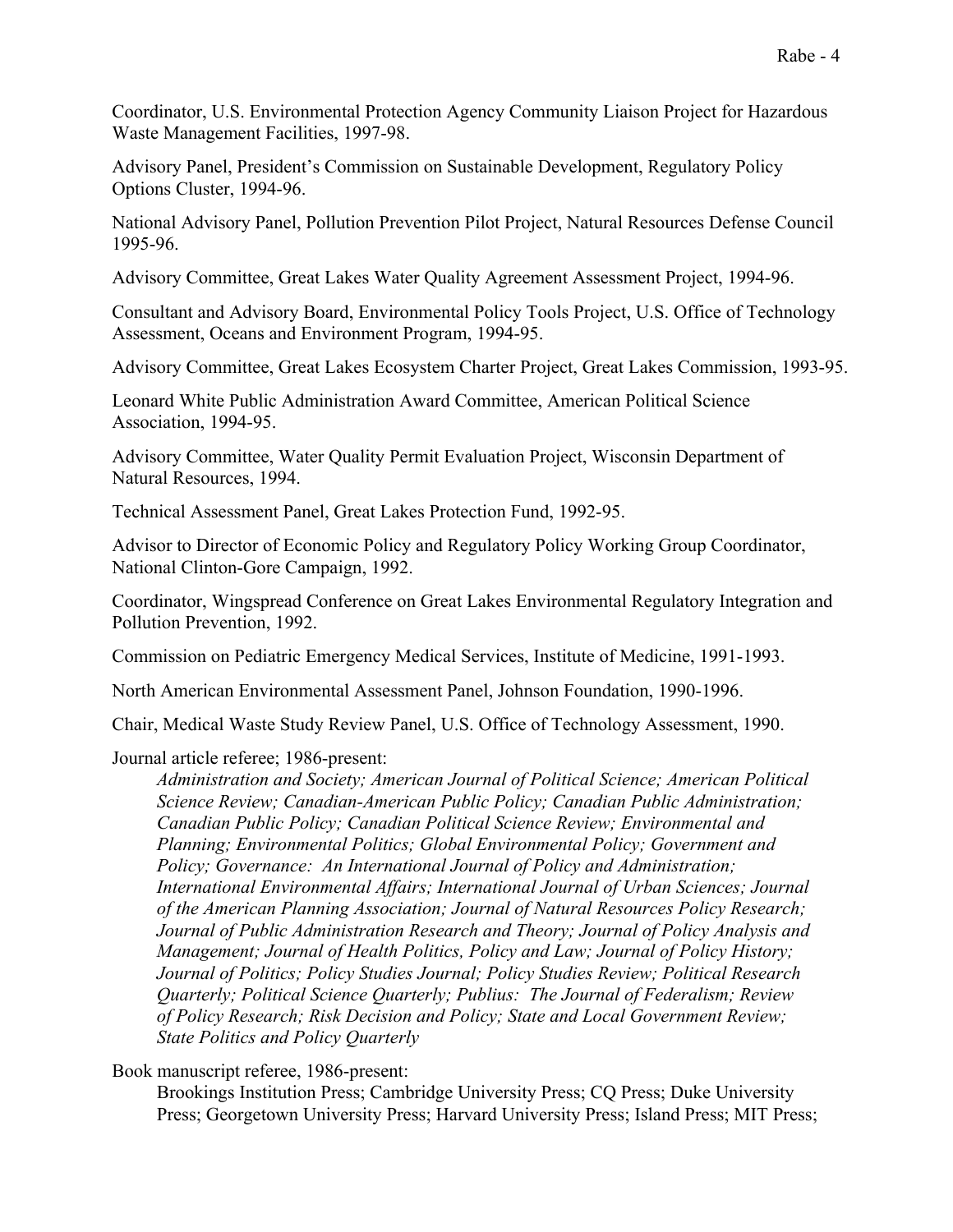Oxford University Press; Prentice-Hall; Princeton University Press; Resources for the Future Press; State University of New York Press; University of Michigan Press; University of North Carolina Press; University of Toronto Press; University Press of New England; Yale University Press

Harold Lasswell Award Committee, Policy Studies Organization, 1988-89.

Michigan AIDS Program Review Panel, 1986-88.

Advisory Committee, Hazardous Materials Research Program, Argonne National Laboratory, 1985.

Wisconsin Governor's Commission on Library and Informational Service, 1978-80.

## **UNIVERSITY OF MICHIGAN SERVICE (Select)**

University of Michigan Committee on Greenhouse Gas Reduction, 2014-2015

Director, Center for Local, State, and Urban Policy, Gerald R. Ford School of Public Policy, 2012-present.

Centennial Planning Committee, Chair, Gerald R. Ford School of Public Policy, 2011-12

Arthur F. Thurnau Professorship Review Committee, 2011-2012.

Provost's Faculty Review Committee, Interdisciplinary Junior Faculty Initiative, 2009-2010.

Provost's Task Force on Multidisciplinary Learning and Team-Teaching, 2006-2008.

Executive Board, Graham Environmental Sustainability Institute, 2007-present.

Search Committee, Graham Environmental Sustainability Institute Director, 2007-2008.

Director, Program in the Environment, College of Literature, Science, and the Arts, 2002-2005.

Executive Committee, Gerald R. Ford School of Public Policy, 2003-2005, 2008, 2011-2013.

Promotion and Tenure Committee, School of Natural Resources and Environment, 2003-2005.

Interim Dean, School of Natural Resources and Environment, 2000-2001.

Environmental Sciences and Studies Undergraduate Curriculum Development Committee, College of Literature, Science, and the Arts, 1999-2000.

University of Michigan Steering Committee for Environmental Issues and Research on Campus, 1998-99.

Research Committee, School of Natural Resources and Environment, 1998-99.

Committee on Future Directions for the School of Public Health, 1997-98.

Faculty Search Committee Chair, 1990-91, 1991-92, 1992-93, 1995-96, 2002-2003, 2010-11, 2013-14, 2014-15.

Search Committee, Chair of Department of Environmental and Industrial Health, School of Public Health, 1997-98.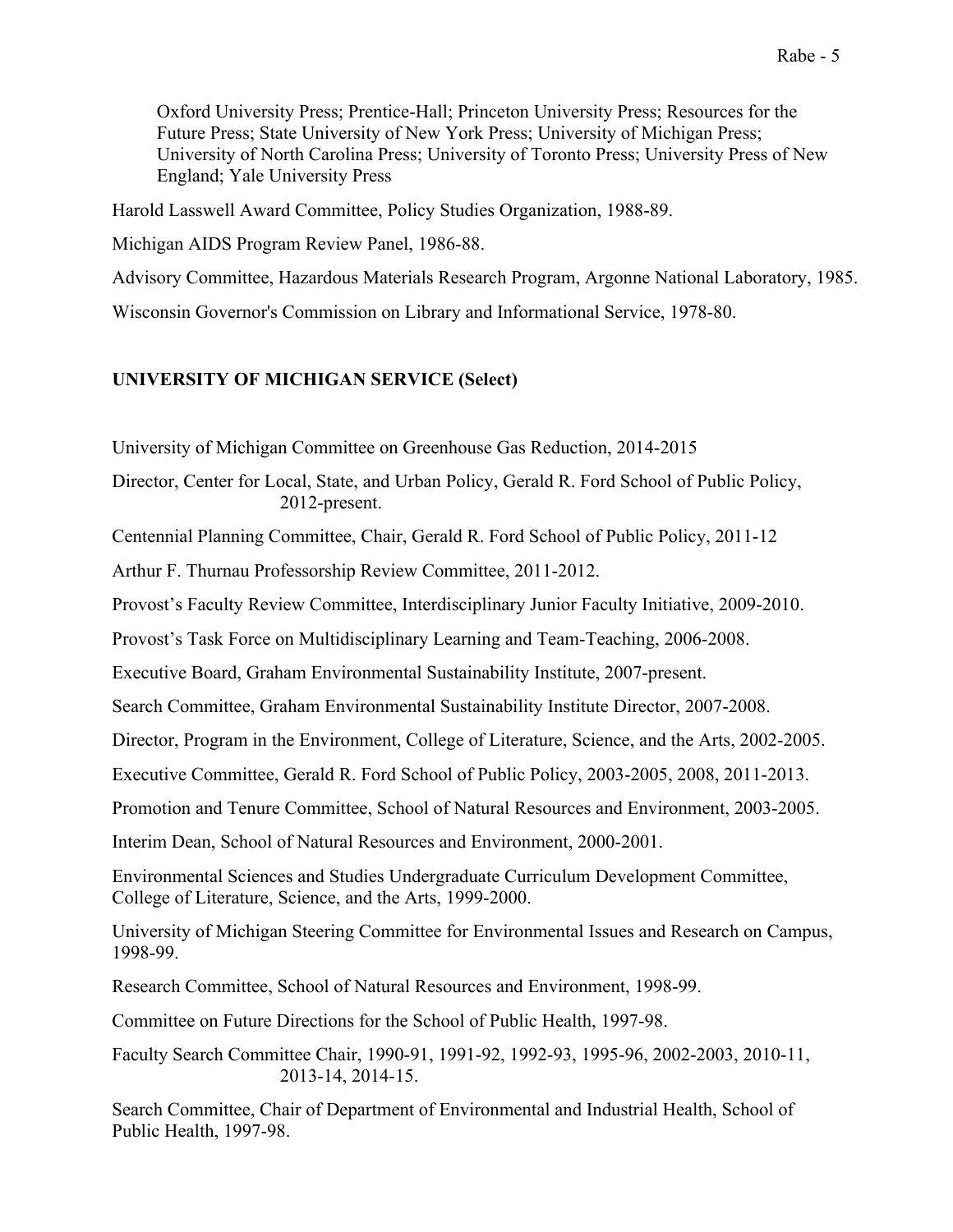Coordinator, Public Health Policy Program, School of Public Health, 1995-96.

Deanship Search Advisory Committee, School of Natural Resources and Environment, 1995-96.

Executive Committee, School of Public Health, 1994-97.

Executive Committee, University of Michigan Global Change Project, 1995-98.

Executive Committee, Department of Health Management and Policy, School of Public Health, 1995-97.

Governing Board, Resource on Health Management and Policy, School of Public Health, 1988-98.

Provost's Task Force on Environmental Studies, 1991-1992.

Executive Committee, Department of Public Health Policy and Administration, School of Public Health, 1986-89; 1990-93.

President, Board of Directors, Lutheran Campus Ministry at the University of Michigan, 1991.

Chair, Program and Call Committees, Board of Directors, Lutheran Campus Ministry at the University of Michigan, 1986-90.

## **HONORS AND FELLOWSHIPS**

Public Policy Scholar, Woodrow Wilson International Center for Scholars, 2015.

Distinguished Alumnus Award, Carthage College, 2014.

Faculty Speaker,  $89<sup>th</sup>$  Annual Honors Convocation of the University of Michigan, 2012.

J. Ira and Nicki Harris Family Professor of Public Policy, 2012-present.

Arthur F. Thurnau Professorship, University of Michigan, 2011-present.

Outstanding Instructor Award, Program in the Environment, University of Michigan, 2010-11.

Fellow, National Academy of Public Administration, 2009-present.

Daniel Elazar Award for Career Contribution to the Study of Federalism, Federalism and Intergovernmental Relations Section, American Political Science Association, 2007.

Climate Protection Award, U.S. Environmental Protection Agency, 2006.

Lynton Keith Caldwell Award for Outstanding Book on Environmental Politics and Policy, Science, Technology, and Environmental Policy Section, American Political Science Association, 2005.

Excellence in Education Award, College of Literature, Science, and the Arts, 2005.

Senior Fellow, University of Michigan Society of Fellows, 2000-2004.

Excellence in Teaching Award, School of Public Health, University of Michigan, 1997.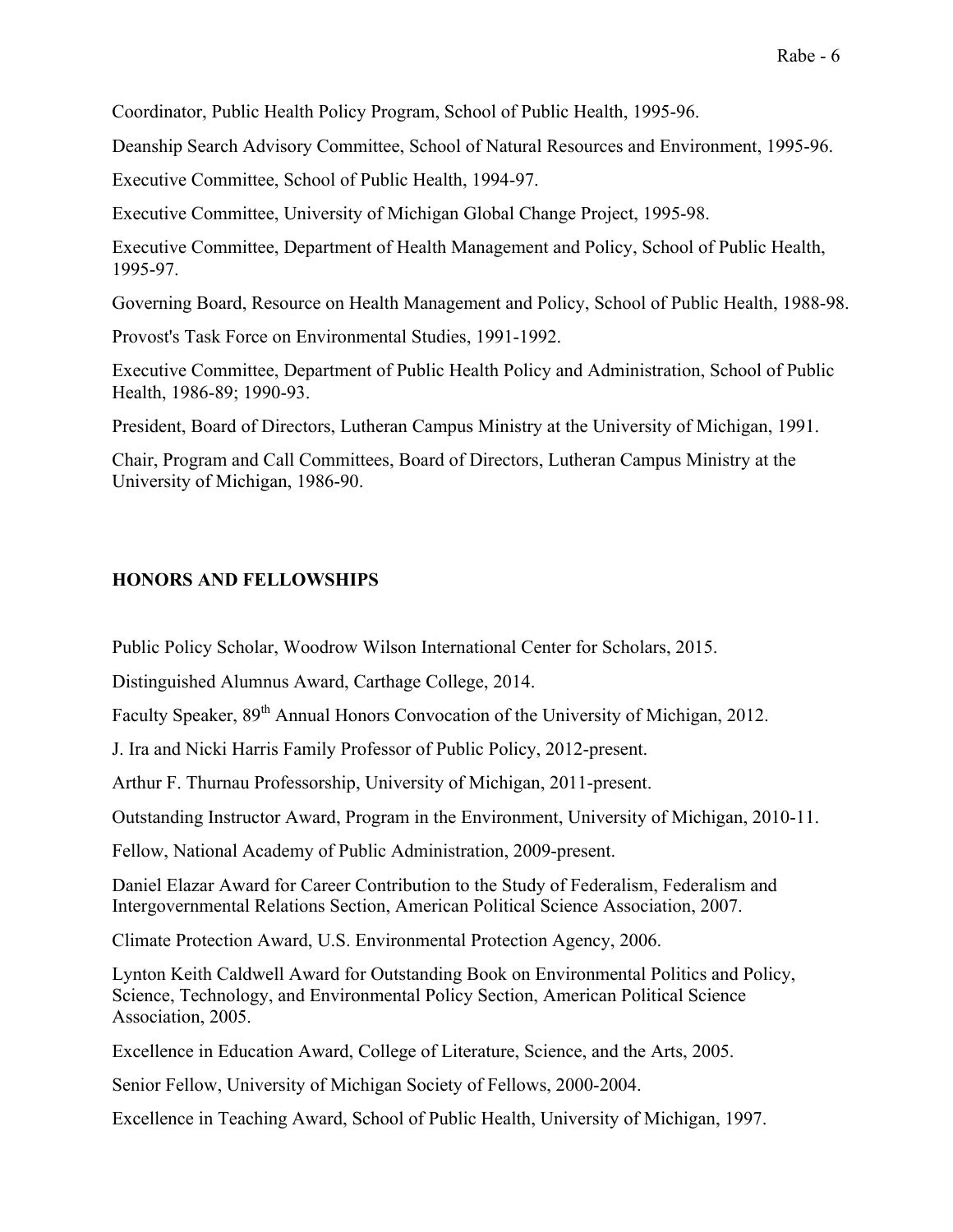J.E. Hodgetts Award for Outstanding English Language Article in *Canadian Public Administration*, 1995.

Outstanding Young Alumnus Award, Carthage College, 1990.

William Anderson Award, Outstanding Doctoral Dissertation in State and Local Politics, Federalism, and Intergovernmental Relations, American Political Science Association, 1987.

Brookings Institution, Research Fellowship in Governmental Studies, 1983-84.

Edmund Hillman Fellowship in Government and Political Economy, University of Chicago, 1981-82.

Carthage College Senior Leadership Award, 1979.

Spielman Award for Outstanding Scholarship, Character and Service in the Social Sciences, Carthage College, 1978.

## **RESEARCH GRANTS**

"Energy Policy Durability," Alfred Sloan Foundation and American Academy of Arts & Sciences, 2015-2016 (Co-investigator)

"Great Lakes Policy Research Network Initiative," Social Sciences and Humanities Research Council of Canada, 2012-2014 (Co-principal investigator)

"Pricing Carbon: Provincial Formation of Energy and Climate Policy," Canadian Studies Faculty Research Grant Program, 2010-2012 (Principal investigator)

"State and Nation: Michigan Opinion on Climate Change in a National Context," Center for Local, State, and Urban Policy, University of Michigan, 2010-11.

"The National Conference on Climate Governance," Emily Hall Tremaine Foundation and Oak Hill Foundation, in collaboration with the Miller Center of Public Affairs, 2008-2010. (Project Director)

"The National Survey on American Public Opinion on Climate Change and Policy," the WestWind Foundation, 2008-2009. (Co-principal investigator)

"The Climate of Opinion: Public Attitudes toward Global Warming and Policy Alternatives in Michigan and Pennsylvania," Center for Local, State, and Urban Policy, University of Michigan, 2007-2008. (Principal investigator)

"Nanotechnology and Public Policy," Nanotechnology and Society Research Group, National Science Foundation, 2006-2010. (Co-investigator)

"Trans-border Environmental Governance," Woodrow Wilson International Center for Scholars and the Canadian Embassy, 2007-2009. (Co-principal investigator)

"Renewable Mandates: Portfolio Standards as a Tool for Greenhouse Gas Emission Reduction," Pew Center on Global Climate Change, 2005-2006. (Principal investigator)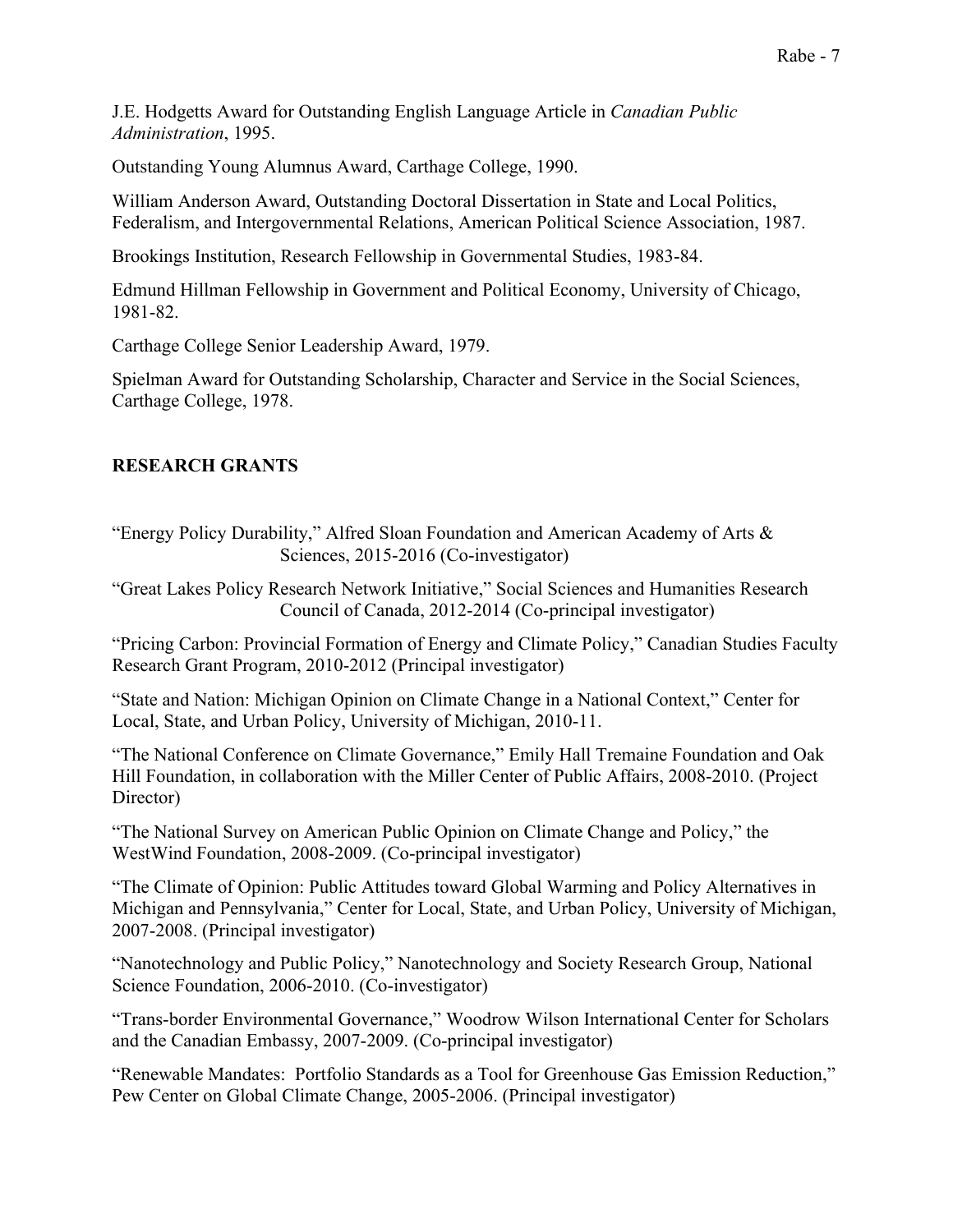"After Kyoto: Toward Implementation of Greenhouse Gas Reduction Policy in Canada," Canadian Studies Faculty Research Grant Program, 2003-2005. (Principal investigator)

"Statehouse and Greenhouse: State-Level Policy Innovation in Greenhouse Gas Reduction," Pew Center on Global Climate Change, 2000-2002. (Principal investigator)

"The Politics of Global Climate Change: Implementing a 'Law of the Atmosphere' in Canada and the United States," Canadian Studies Faculty Research Grant Program, 1998-2000. (Principal investigator)

"The Role of Voluntarism in Radioactive Waste Facility Siting and Management," Canadian Studies Faculty Research Grant Program, 1996-97. (Principal investigator)

"The Evolution Toward Cross-Media Regulatory Integration: Experience and Attitudes at the State Level," President's Commission on Sustainable Development, 1994-1995. (Principal investigator)

"The Politics of Pollution Prevention in Canada and the United States," Canadian Studies Faculty Research Grant Program, 1994-95. (Principal investigator)

"Consolidated Permitting Approaches," U.S. Congress, Office of Technology Assessment, 1994. (Principal investigator)

"Collective Choice and the Siting of Low-Level Radioactive Waste Disposal Facilities in Canada and the United States," Canadian Studies Faculty Research Grant Program, 1992-1993. (Co-principal investigator)

"Beyond the NIMBY Syndrome: The Politics of Hazardous Waste Management in Canada and the United States," Canadian-American Committee of National Planning Association and C.D. Howe Institute, 1991-94. (Principal investigator)

"Toward Environmental Regulatory Integration in the Great Lakes Basin," Joyce Foundation, 1991-93. (Principal investigator)

"The Politics of Cross-Media Pollution in the Great Lakes Basin," Joyce Foundation, 1990-91. (Principal investigator)

"Hazardous Waste Facility Siting: Subnational Policy in Canada and the United States," Canadian Studies Faculty Research Grant Program, 1988-89. (Principal investigator)

"Ramifications of Subcommittee Governance for Congressional Reauthorization of Superfund," Conservation Foundation, 1987-88. (Principal investigator)

## **PUBLICATIONS**

## **Books**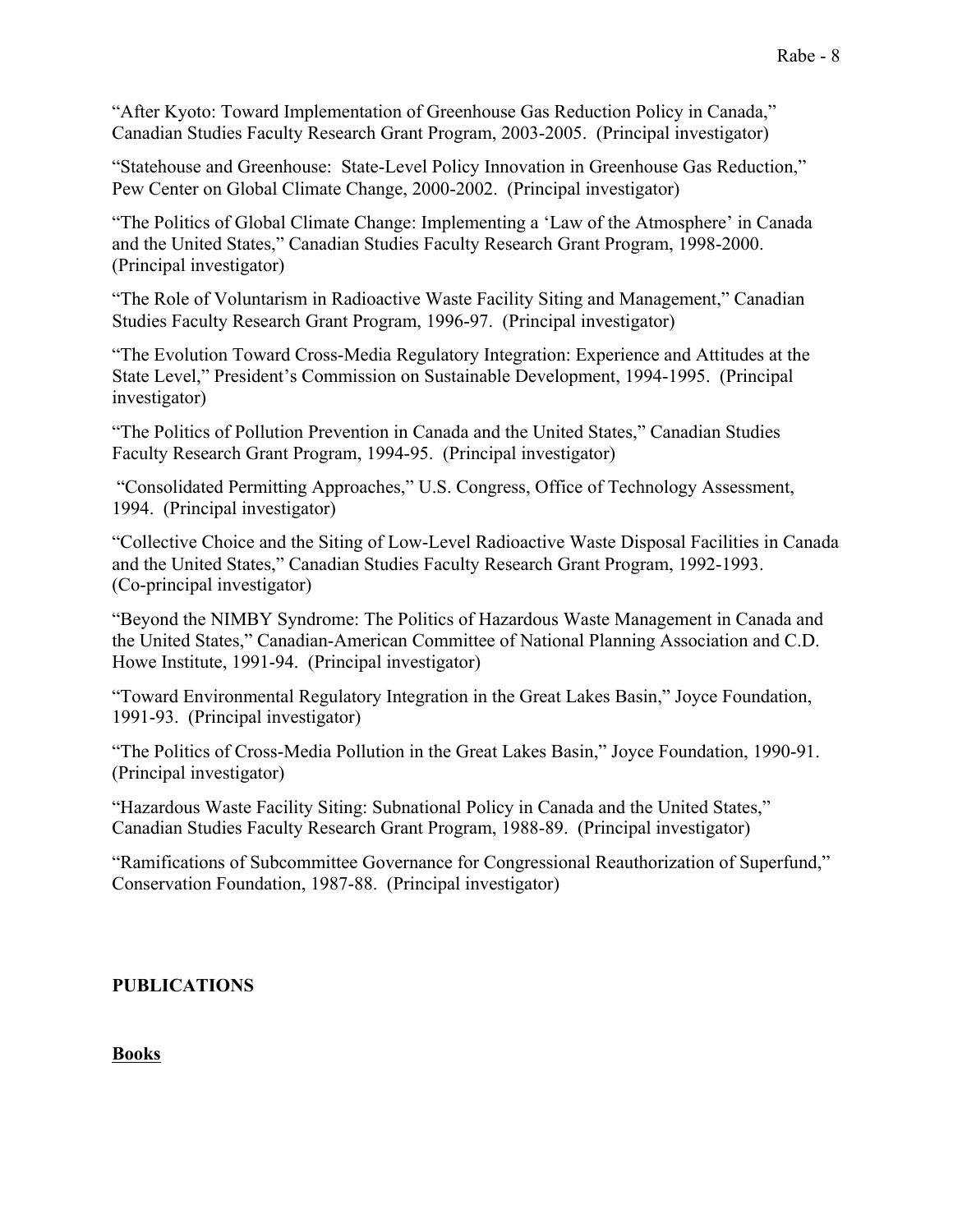*Greenhouse Governance: Addressing Climate Change in America*, editor (Washington, D.C.: Brookings Institution, 2010).

*Statehouse and Greenhouse: The Emerging Politics of American Climate Change Policy* (Washington, D.C.: Brookings Institution, 2004).

*Beyond NIMBY: Hazardous Waste Siting in Canada and the United States* (Washington, DC: Brookings Institution, 1994). (Published jointly with the National Planning Association, Washington, DC, and the C.D. Howe Institute, Toronto).

*When Federalism Works* (Washington, DC: Brookings Institution, 1986). (Co-authored with Paul E. Peterson, and Kenneth K. Wong)

*Fragmentation and Integration in State Environmental Management* (Washington, DC: Conservation Foundation, 1986).

## **Journal Articles**

"The Durability of Carbon Cap-and-Trade Policy," *Governance: An International Journal of Policy, Administration, and Institutions* (in press, 2015).

"Risks and Risk Governance in Unconventional Shale Gas Development," *Environmental Science & Technology*, vol. 48, no. 15 (August 2014): 8287-8297 (co-authored with Mitchell J. Small, Paul C. Stern, et al.)

"Weather or Not? Examining the Impact of Meteorological Conditions on Public Opinion regarding Global Warming," *Weather, Climate and Society*, vol. 6 (July 2014): 413-424. (coauthored with Christopher P. Borick)

"Shale Play Politics: The Intergovernmental Odyssey of American Shale Governance," *Environmental Science & Technology,* vol. 48, no. 15 (February 2014): 8369-8375.

"Conventional Politics for Unconventional Drilling? Lessons from Pennsylvania's Early Move into Fracking Policy Development," *Review of Policy Research*, vol. 30, no. 3 (2013): 321-340.

"Political Impediments to a Tobacco End-Game," *Tobacco Control*, vol. 22, no. 3 (2013): 52-54.

"Carbon Taxation and Policy Labeling: Experience from the American States and Canadian Provinces," *Review of Policy Research*, vol. 29, no. 3 (May 2012): 359-383. (Co-authored with Christopher P. Borick)

"Policy Attitudes toward Climate Science and Climate Policy in Federal Systems: Canada and the United States Compared," *Review of Policy Research*, vol. 29, no. 3 (May 2012): 335-358. (co-authored with Erick Lachapelle and Christopher P. Borick).

"Contested Federalism and American Climate Policy," *Publius: The Journal of Federalism*, vol. 41, no. 3 (Summer 2011): 494-521.

"The Aversion to Direct Cost-Imposition: Selecting Climate Policy Tools in the United States," *Governance: An International Journal of Policy, Administration, and Institutions*, vol. 23, no. 4 (October 2010): 583-608.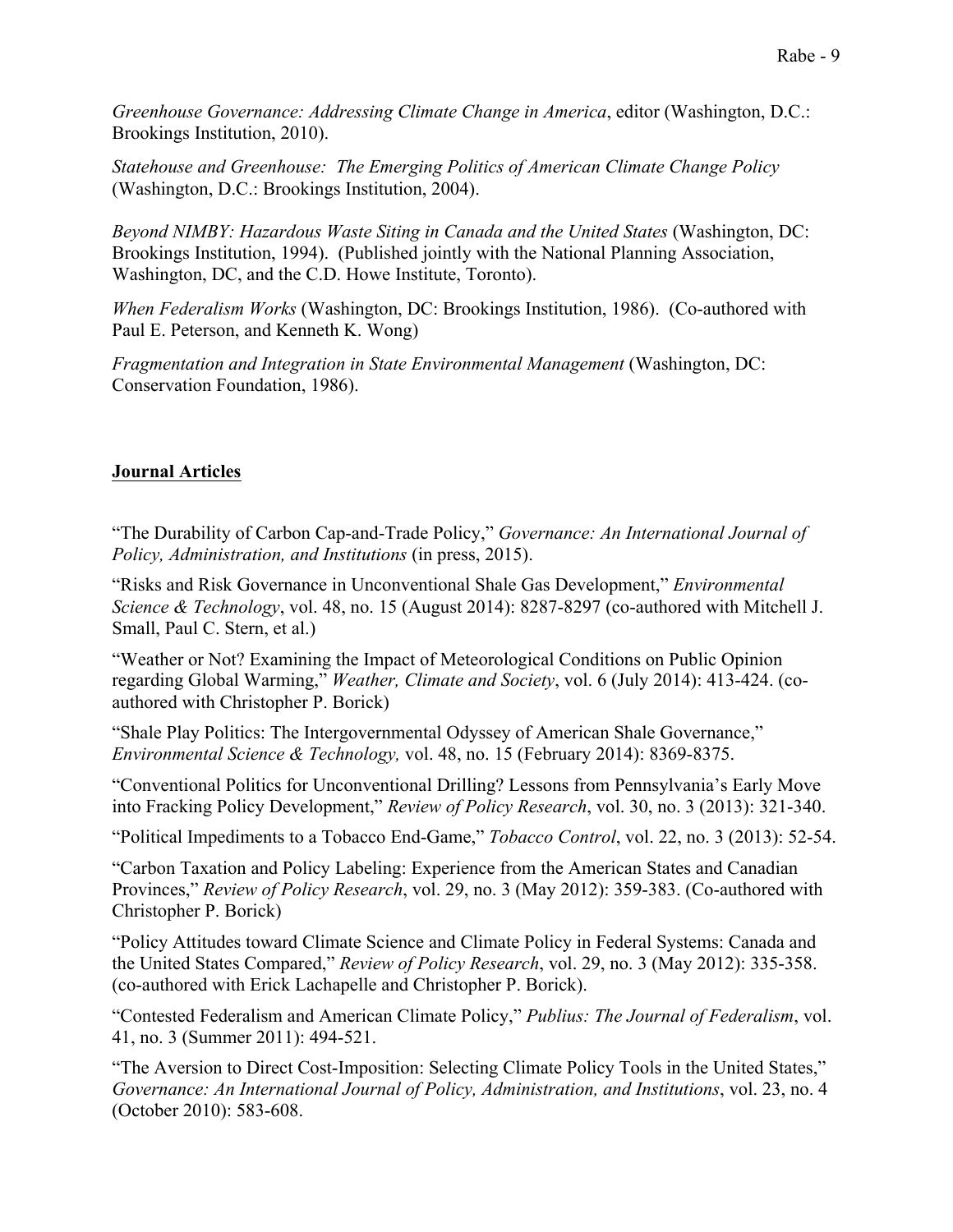"A Reason to Believe: Examining the Factors that Determine Americans' Views of Global Warming," *Social Science Quarterly*, vol. 91, no. 3 (2010): 777-800. (Co-authored with Christopher P. Borick).

"The Absence of Governance: Climate Change in Canada and the United States," *Canadian-American Public Policy*, vol. 73 (2009): 1-44.

"Public Opinion and Climate Change: Analysis of the Virginia Climate Survey," *Virginia Environmental Law Journal*, vol. 27, no. 3 (2009): 177-203. (Co-authored with Christopher Borick).

"States on Steroids: The Intergovernmental Odyssey of American Climate Policy," *Review of Policy Research,* vol. 25, no. 2 (2008): 105-128.

"Comment," *Arizona Law Review* 50 (3) (2008): 787-792.

"Environmental Policy in the Bush Era: The Collision Between the Administrative Presidency and State Experimentation," *Publius: The Journal of Federalism* 37 (Summer 2007): 413-431.

"Beyond Kyoto: Designing Policies to Reduce Greenhouse Gases in Competing Federal Systems," *Governance: An International Journal of Policy, Administration and Institutions* 20 (July 2007): 423-444.

"Race to the Top: The Expanding Role of U.S. State Renewable Portfolio Standards," *Sustainable Development Law and Policy* 12 (Spring 2007): 10-16.

"State Competition as a Source Driving Climate Change Mitigation," *New York University Environmental Law Review,* vol. 14, no. 1 (2005): 1-53. (Co-authored with Mikael Román and Arthur Dobelis)

"North American Federalism and Climate Change Policy," *Widener Law Journal*, Symposium Issue on Climate Change Policy, vol.14, no.1 (2004): 121-172.

"Beyond Siting: Implementing Voluntarism in Waste Facility Siting," *American Review of Canadian Studies* 30 (Winter 2000): 455-478. (co-authored with J. Becker and R. Levine)

"Federalism and Entrepreneurship: Explaining American and Canadian Innovation in Pollution Prevention and Regulatory Integration," *Policy Studies Journal* 28 (1999): 288-306.

"Comparative Analysis of Canadian and American Environmental Politics and Policy," *Policy Studies Journal* 28 (1999): 263-266. (Co-authored with W. Lowry)

"The Politics of Global Climate Change: Implementing a 'Law of the Atmosphere' in American States and Canadian Provinces," *The LaFollette Policy Report* 10 (Spring/Summer 1999): 5-6, 20-24.

"Toward the Sustainable State: Environmental Policy Innovation in Minnesota," *Journal of Great Lakes Law, Science and Policy* 2 (Fall 1998): 191-210.

"Environmental Risk and the Politics of Assurance," *Risk Decision and Policy* 2 (December 1997): 245-258. (Co-authored with J.M. Gillroy)

"The Politics of Sustainable Development, Canada-Style," *Canadian Public Administration* 40 (Fall 1997): 415-435.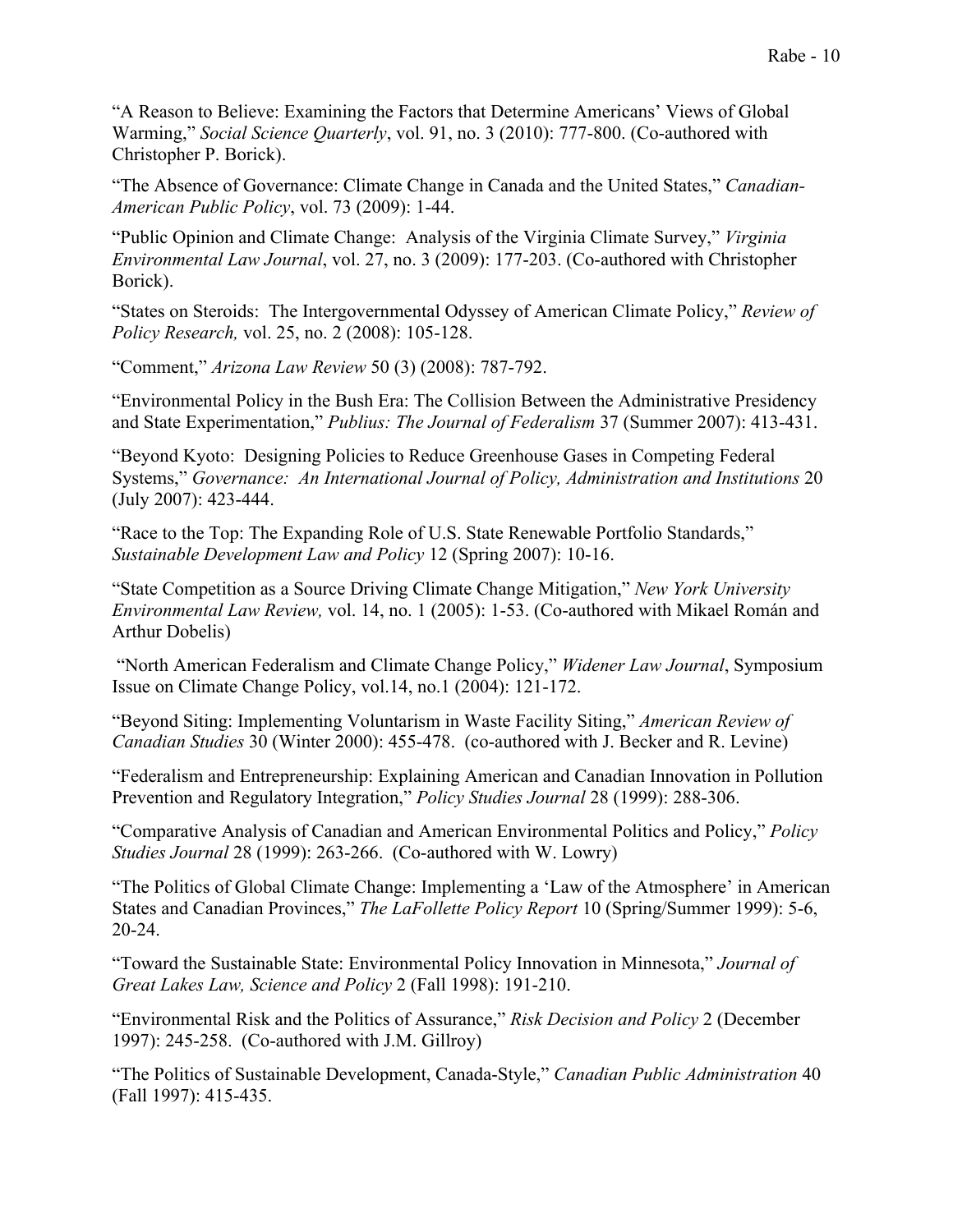"The Politics of Ecosystem Management in the Great Lakes Basin," *American Review of Canadian Studies* 27 (Autumn 1997): 411-436.

"An Empirical Examination of Innovations in Integrated Environmental Management: Experience in the Great Lakes Basin," *Public Administration Review* 56 (July/August 1996): 372-381.

"Integrating Mine Permitting Processes," *Journal of Solid Waste Management and Technology* 23 (May 1996): 107-110.

"Integrated Environmental Permitting: Experience and Innovation at the State Level," *State and Local Government Review* 27 (Fall 1995): 209-220. Reprinted in *National Environmental Enforcement Journal* 12 (April 1997): 3-12.

"The Evolution of Regional Regulatory Integration: Regime Emergence in the Great Lakes Basin," *International Environmental Affairs* 7 (Fall 1995): 346-363. (Co-authored with J.B. Zimmerman)

"Integrating Environmental Regulation: Permitting Innovation at the State Level," *Journal of Policy Analysis and Management* 14 (Summer 1995): 467-472.

"Alternatives to NIMBY Gridlock: Voluntary Approaches to Radioactive Waste Facility Siting in Canada and the United States," *Canadian Public Administration* 37 (Winter 1995): 644-666. (Co-authored with William Gunderson, and Peter Harbage)

"Beyond Environmental Regulatory Fragmentation: Signs of Integration in the Great Lakes Basin," *Governance: An International Journal of Policy and Administration* 8 (January 1995): 58-78. (Co-authored with Janet B. Zimmerman)

"Voluntarism in the Siting of Hazardous Waste Facilities: Replication of the Initial Canadian Breakthrough," *Journal of Resource Management and Technology* 21 (March 1994): 3-20.

"NIMBY and MAYBE: Conflict and Cooperation in the Siting of Low-Level Radioactive Waste Disposal Facilities in the United States and Canada," *Environmental Law* 24 (Winter 1994): 67-122. (Co-authored with William Gunderson, Hilary A. Frazer, and John M. Gillroy)

"When Siting Works, Canada-Style," *Journal of Health Politics, Policy and Law* 17 (Spring 1992): 119-142.

"The Politics of Cross-Media Environmental Regulatory Integration: The Case of the Great Lakes," *Environmental Law* 22 (1992): 253-279. (Co-authored with Janet B. Zimmerman)

"From Pollution Control to Pollution Prevention: The Gradual Transformation of American Environmental Regulatory Policy," *Environmental and Planning Law Journal* 8 (September 1991): 226-231.

"Hazardous Waste Export in North America: Problems and Policy Options," *International Environmental Affairs* 3 (Spring 1991): 108-123.

"Beyond the NIMBY Syndrome in Hazardous Waste Facility Siting: The Albertan Breakthrough and the Prospects for Cooperation in Canada and the United States," *Governance: An International Journal of Policy and Administration* 4 (April 1991): 184-206. Reprinted in *Tensions at the Border*, ed. Jonathan Lemco (New York: Praeger, 1992): 141-163. Reprinted in *Critical Studies in Organization and Bureaucracy*, eds. Frank Fischer and Carmen Sirianni (Philadelphia: Temple University Press, 1994): 622-643.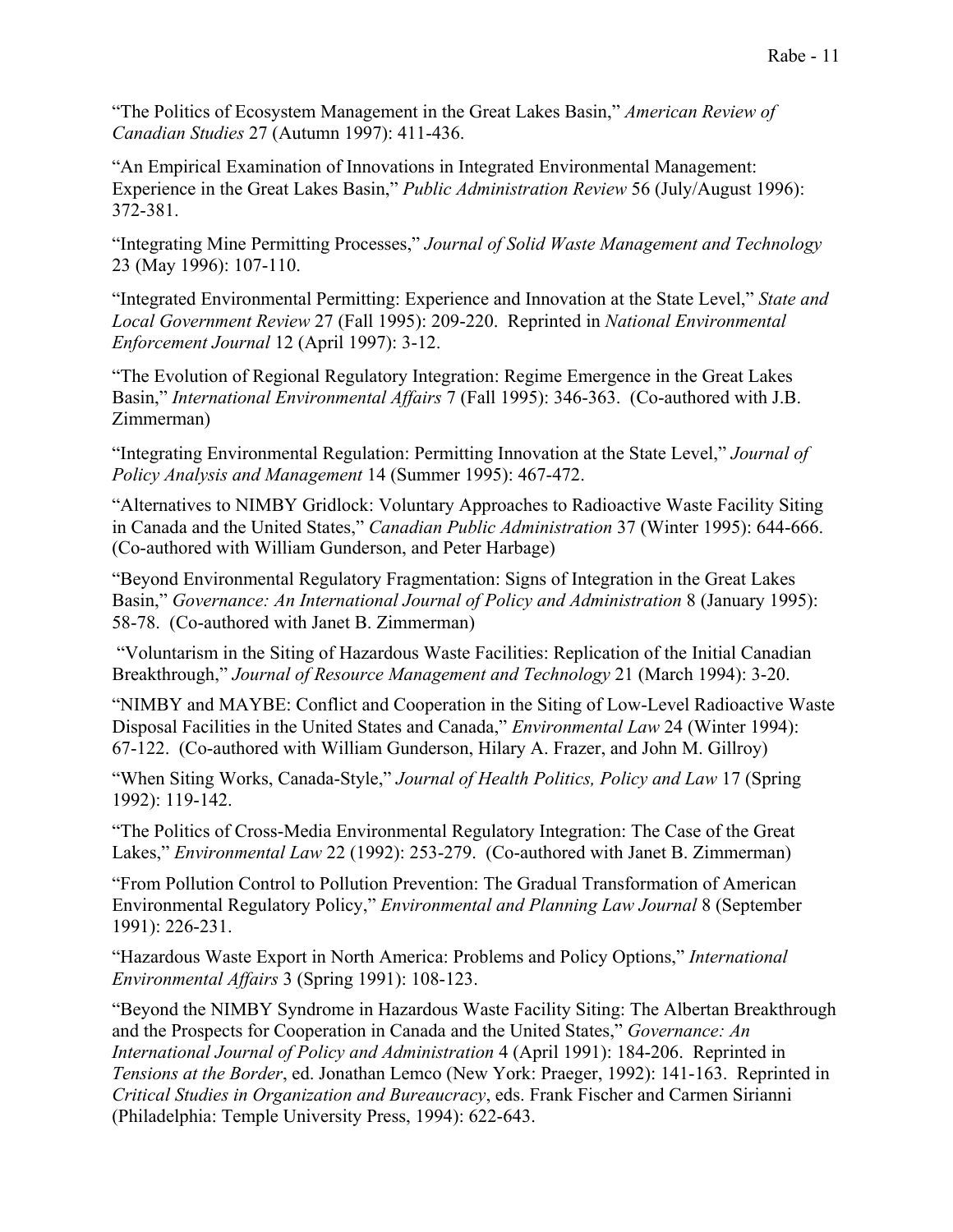"Environmental Regulation in New Jersey: Innovations and Limitations," *Publius: The Journal of Federalism* 21 (Winter 1991): 83-103.

"Legislative Incapacity: Congressional Policymaking and the Case of Superfund," *Journal of Health Politics, Policy and Law* 15 (Fall 1990): 571-590.

"Low-Level Radioactive Waste Disposal and the Revival of Environmental Regionalism in the United States," *Environmental and Planning Law Journal* 7 (September 1990): 171-180.

"Toward Cooperation in North American Hazardous Waste Facility Siting," *Canada-U.S. Outlook* 1 (May 1990): 87-103.

"A Typology of Policy Interventions for Licit and Illicit Drugs," *British Journal of Addiction*: 85 (1990): 255-262. (Co-authored with Kenneth E. Warner, Toby Citrin, George Pickett, Alex Wagenaar, and Jeffrey Stryker)

"Cross-Media Environmental Regulatory Integration: The Case of Canada," *American Review of Canadian Studies* 19 (Fall 1989): 261-273.

"The Eclipse of Health Departments and Local Governments in American Environmental Regulation," *Journal of Public Health Policy* 9 (Fall 1988): 376-392.

"Toward the Next Federalism," *Forum for Applied Research and Public Policy* 3 (Fall 1988): 5-15.

"The Politics of Alternative Dispute Resolution in American Environmental Policy," *Policy Studies Journal* 16 (Spring 1988): 585-601.

"The Refederalization of American Health Care," *Medical Care Review* 44 (Spring 1987): 37-63. Reprinted in *Policy Studies Review Annual* 9 (New Brunswick, NJ: Transaction, 1989).

"Beyond Legislation: The Question of Implementation in Mental Health Policy," *Mental Retardation Systems* 2 (May 1985): 9-22. (Co-authored with Jeffrey M. Anderson)

"The Role of Interest Groups in the Formation of Educational Policy," *Teachers College Record* 84 (Spring 1983): 708-729; 748-752. (Co-authored with Paul E. Peterson)

"Educational Policy Implementation: Are Block Grant Proposals Based on Out-of-Date Research?" *Issues in Education* 1 (Winter 1983): 1-30. Reprinted in *Policy Studies Review Annual* 7 (New Brunswick, NJ: Transaction, 1985). (Co-authored with Paul E. Peterson)

## **Book Chapters**

"Racing to the Top, the Bottom, or the Middle of the Pack? The Evolving State Government Role in Environmental Protection," in *Environmental Policy: New Directions for the Twenty-First Century,* Norman J. Vig and Michael E. Kraft eds. (Washington, D.C.: CQ/Sage, 2016), 33- 57.

"A New Era of States' Climate Policies," in *Changing Climate Politics: U.S. Policies and Civic Action,* Yael Wolinsky ed. (Washington, D.C.: CQ/Sage, 2015).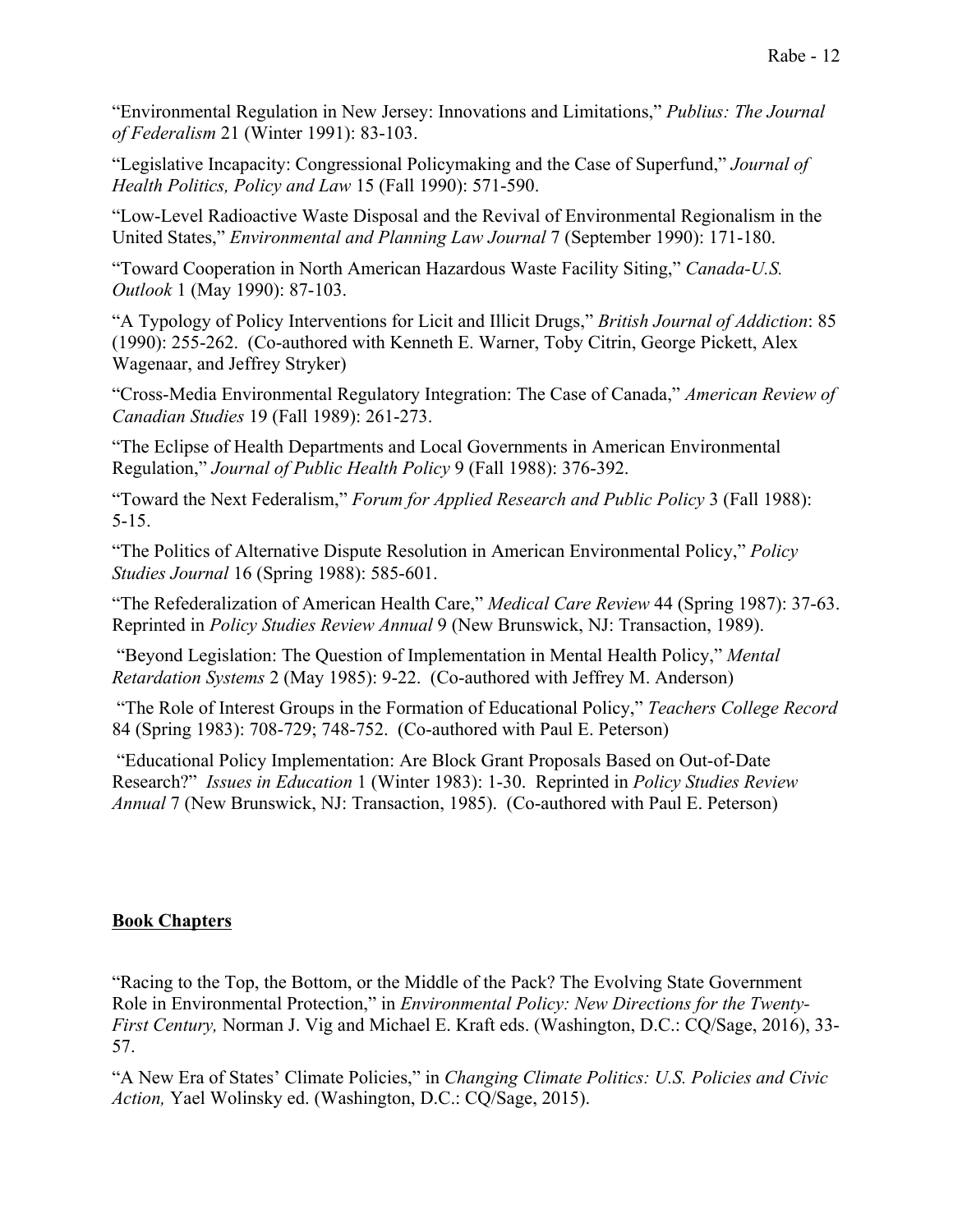"Climate Compared: Intergovernmental Pathways in Canada and the United States," in *Comparing Canada: Methods and Perspective on Canadian Politics,* Luc Turgeon, Martin Papillon, Jennifer Wallner, and Stephen White eds. (Vancouver: University of British Columbia Press, 2014): 222-246. (Co-authored with David Houle and Erick Lachapelle)

"Bottom-Up Versus Top-Down: The Evolving American Climate Policy Odyssey," in *Multilevel Environmental Governance*, Inger Weibust and James Meadowcroft eds. (London: Edward Elgar, 2014), ch. 7.

"The Challenge of Regionalism: Integrating State and Provincial Climate Strategies," in *Climate Change Policy in North America: Designing Integration in a Regional System*, Neil Craik, Isabel Studer, and Debora VanNijnatten eds. (Toronto: University of Toronto Press, 2013), 71-107.

"Governance Lessons from the Health Care and Environment Sectors," *Education Governance for the Twenty-First Century: Overcoming the Structural Barriers to School Reform*, Paul Manna and Patrick McGuinn eds. (Washington, D.C.: Brookings Institution Press, 2013): 275-300.

"American Federalism and Climate Change: Policy Options and Public Opinion," in *Climate Change and Land Policies*, Gregory Y. Ingram and Yu-Hung Hong eds. (Cambridge: Lincoln Institute of Land Policy, 2011): 389-406.

"The 'Impossible Dream' of Carbon Taxes: Is the 'Best Answer' a Political Non-Starter?" in *Greenhouse Governance*, Rabe ed. (Washington, D.C.: Brookings Institution Press, 2010), pp. 126-157.

"Can Congress Govern the Climate?" in *Greenhouse Governance,* Rabe ed. (Washington, D.C.: Brookings Institution Press, 2010), pp. 260-285.

"Introduction: The Challenges of U.S. Climate Governance" and "Conclusion," in *Greenhouse Governance*, Rabe ed. (Washington, D.C.: Brookings Institution Press, 2010), pp. 3-23 and 353- 366.

"States and the Governance of Nanotechnology," *Regulating Uncertainty*, Christopher Bosso ed. (Washington, D.C.: Resources for the Future Press, 2010), pp. 105-130.

"The Intergovernmental Dynamic of American Climate Change Policy," in *Carbon Pricing and Environmental Federalism*, Thomas J. Courchene and John R. Allan eds. (Montreal: McGill-Queen's University Press, 2010), pp. 129-157.

"Governing the Climate from Sacramento," *Unlocking the Power of Networks*, Stephen Goldsmith and Donald F. Kettl eds. (Washington, D.C.: Brookings Institution Press, 2009), pp. 34-61.

"Second Generation Climate Policies in the American States: Proliferation, Diffusion, and Regionalization," *Changing Climates in North America*, Henrik Selin and Stacy VanDeveer eds. (Cambridge: MIT Press, 2009), pp. 67-85. Earlier version published in *Issues in Governance Studies*, vol. 6 (August 2006): 1-9. Earlier version also published as "Taking it to the States," in *Ignition: What You Can Do to Fight Global Warming,* Jon Isham and Sissel Waage eds. (Washington, D.C.: Island Press, 2007), pp. 223-238.

"Climate Change and Multilevel Governance: The Evolving Local and State Roles," in *Toward Sustainable Communities, Daniel A. Mazmanian and Michael E. Kraft eds., 2<sup>nd</sup> edition* (Cambridge: MIT Press, 2009), pp. 201-225. (Co-authored with Michele M. Betsill).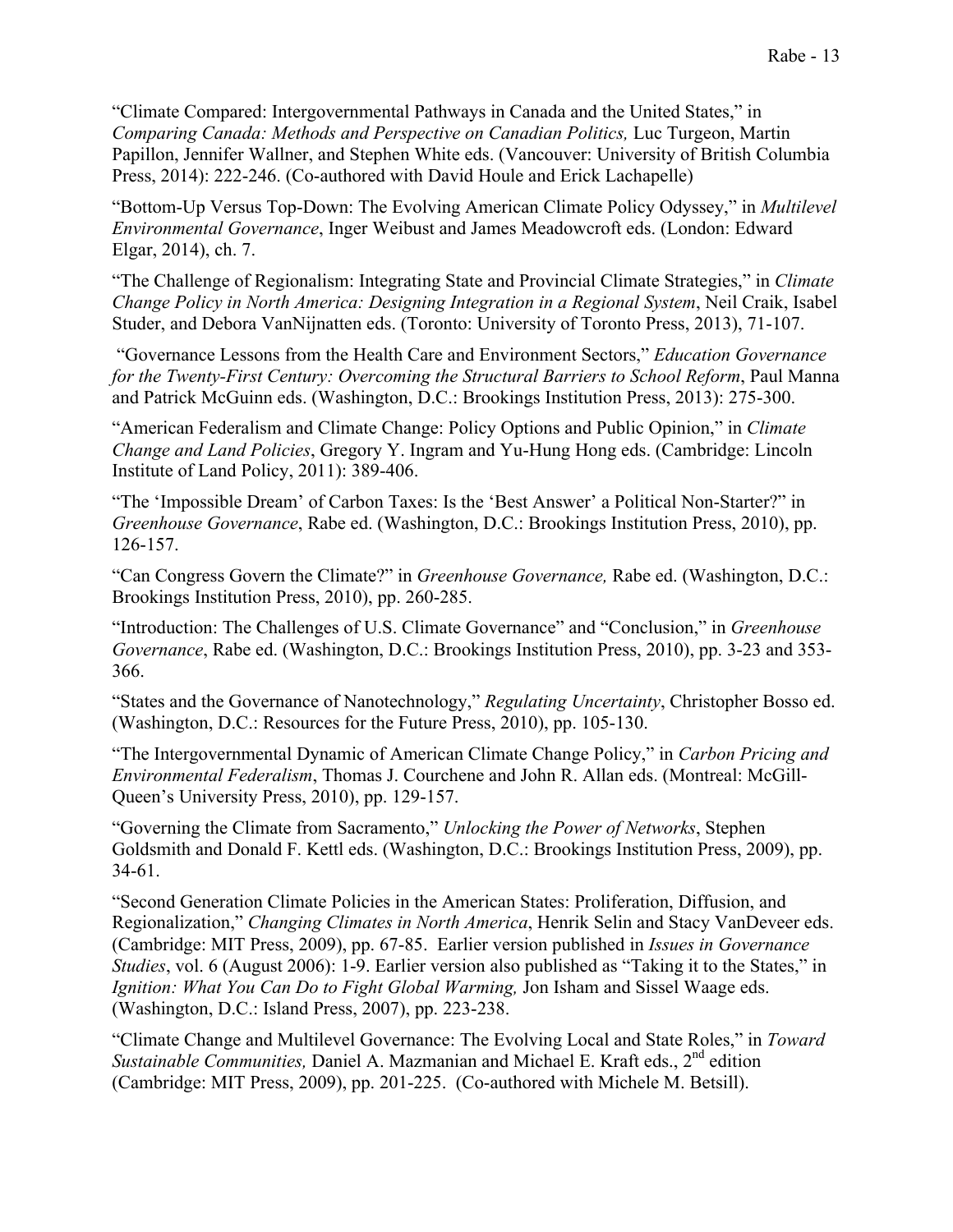"Sustainability in a Regional Context: The Case of the Great Lakes Basin," in *Toward Sustainable Communities, Daniel A. Mazmanian and Michael E. Kraft eds., 2<sup>nd</sup> edition* (Cambridge: MIT Press, 2009), pp. 289-314. (Co-authored with Marc Gaden). (Revised version from  $1<sup>st</sup>$  edition, 1999).

"Regionalism and Global Climate Change Policy: Revisiting Multistate Collaboration as an Intergovernmental Management Tool," in *Intergovernmental Management for the 21st Century,*  Timothy Conlan and Paul Posner eds. (Washington, D.C.: Brookings Institution Press, 2008), pp. 176-205. Revised version published as "The Complexities of Carbon Cap-and-Trade Policies: Early Lessons from the States," *Governance Studies Newsletter* (October 2008), pp. 1-15.

"Business Influence in State-Level Environmental Policy," in *Business and Environmental Policy*, Michael E. Kraft and Sheldon Kamieniecki eds. (Cambridge: MIT Press, 2007), pp. 265- 297. (Co-authored with Philip Mundo)

"Challenges to Climate Policy Development in Canada's Multi-Level Governance System," in *Comparative Trends and Smart Practices in Public Management,* Colin Campbell ed. (Ottawa: Canada School for Public Service, 2006), pp. 71-85.

"Power to the States: The Promise and Pitfalls of Decentralization," in *Environmental Policy: New Directions for the Twenty-first Century,* Norman J. Vig and Michael E. Kraft eds. (Washington DC: CQ Press, 2006): 34-56. (Revised version from 1996, 2000 and 2003 editions; revised version with new title in press)

"Nuclear Waste Disposal," in *The Government Taketh Away: The Politics of Pain in the United States and Canada*, Leslie Pal and R. Kent Weaver eds. (Washington, DC: Georgetown University Press, 2003): 195-232.

"Sustainable Development and State Environmental Policy," in *The Moral Austerity of Environmental Decision-Making: Sustainability and Democracy,* John Martin Gillroy and Joe Bowersox eds. (Durham: Duke University Press, 2002): 91-114.

"Permitting, Prevention, and Integration: Lessons from the States," in *Environmental Governance*, Donald Kettl ed. (Washington, D.C.: Brookings Institution, 2002): 14-57.

"Comment," in *Comparative Disadvantages*? Pietro Nivola ed. (Washington, D.C.: Brookings Institution, 1997): 232-237.

"Voluntarism in Siting Radioactive Waste Facilities," in *Hazardous Waste Siting and Democratic Choice*, Donald Munton ed. (Washington, DC: Georgetown University Press, 1996): 84-107. (Co-authored with W. Gunderson and P.T. Harbage)

"The Politics of Environmental Health," in *Health Politics and Policy*, Theodor Litman and Leonard Robbins eds. (New York: Delmar, 1996): 384-401.

"Intrinsic Value and Public Policy Choice," in *Environmental Risk, Environmental Values, and Political Choices*, John M. Gillroy ed. (Boulder, Colorado: Westview, 1993): 150-170. (Coauthored with J.M. Gillroy)

"Impediments to Environmental Dispute Resolution in the American Political Context," in *Alternative Dispute Resolution in the Public Sector*, Miriam K. Mills ed. (Chicago: Nelson-Hall, 1992): 143-163.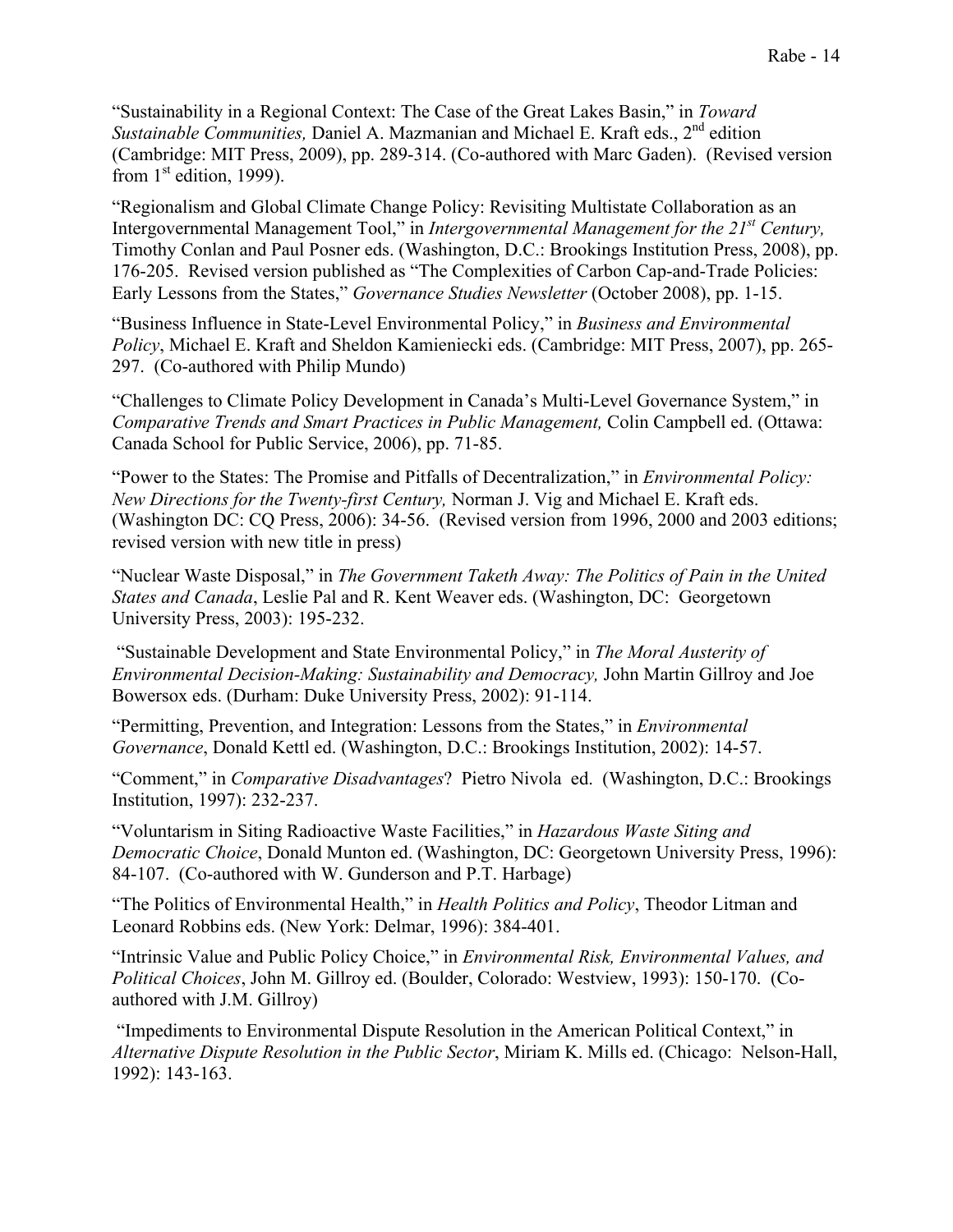"The Maturation of Redistributive Programs," in *Education Policy Implementation*, Allan R. Odden ed. (Albany: State University of New York Press, 1991): 65-80. (co-authored with P.E. Peterson, and K.K. Wong)

"The Hazards of Institutionalizing Mediation in the Siting of Hazardous Waste Facilities," in *Conflict Resolution and Public Policy*, Miriam K. Mills ed. (New York: Greenwood, 1990): 3-20.

"Overcoming Fragmentation in Canadian Environmental Management," in *Integrated Pollution Control in Europe and North America*, Frances Irwin and Nigel Haigh eds. (Washington, DC: Conservation Foundation, 1990): 85-101.

"Cross-Media Regulatory Innovation in the American States," in *Integrated Pollution Control in Europe and North America*, Frances Irwin and Nigel Haigh eds. (Washington, DC: Conservation Foundation, 1990): 67-83.

"Environmental Control," in *Public Health Administration*, George Pickett and John Hanlon eds. (St. Louis: C.V. Mosby, 1990): 331-341.

"Environmental Health Policy," in *Public Health Administration*, George Pickett and John Hanlon eds. (St. Louis: C.V. Mosby, 1990): 317-330.

"Leader or Laggard? The Role of State Governments in Integrating Environmental Management," in *Multimedia Approaches to Pollution Control* (Washington, DC: National Academy Press, 1988): 123-129.

"The Evolution of a New Cooperative Federalism," in *Handbook on Research on Educational Administration*, ed. Norman J. Boyan (New York: Longman, 1987): 467-485. (Co-authored with P.E. Peterson)

"Urban Vocational Education and Managing the Transition from School to Work," in *Finding Work: Cross-National Perspectives on Employment and Training*, ed. Ray C. Rist (London: Falmer Press, 1986): 55-86. (Co-authored with P.E. Peterson)

## **Reviews**

Review of *Not Here, Not There, Not Anywhere: Politics, Social Movements, and the Disposal of Low-Level Radioactive Waste* by Daniel Sherman, *Review of Policy Research* 30 (January 2013): 136-137.

Review of *Carbon Coalitions: Business, Climate Politics, and the Rise of Emissions Trading* by Jonas Meckling, *Journal of Economic Literature* 50 (December 2012): 1143-1145.

Review of *Corporate America and Environmental Policy* by Sheldon Kamieniecki, *Review of Policy Research* 25 (November 2008): 579-580.

Review of *Regulation in the States* by Paul Teske, *Journal of Public Administration Research and Theory* 16 (January 2006): 139-141.

Review of *Hard Choices: Climate Change in Canada,* Harold Coward and Andrew J. Weaver eds., *Environmental Reviews* 13 (June 2005): 85-86.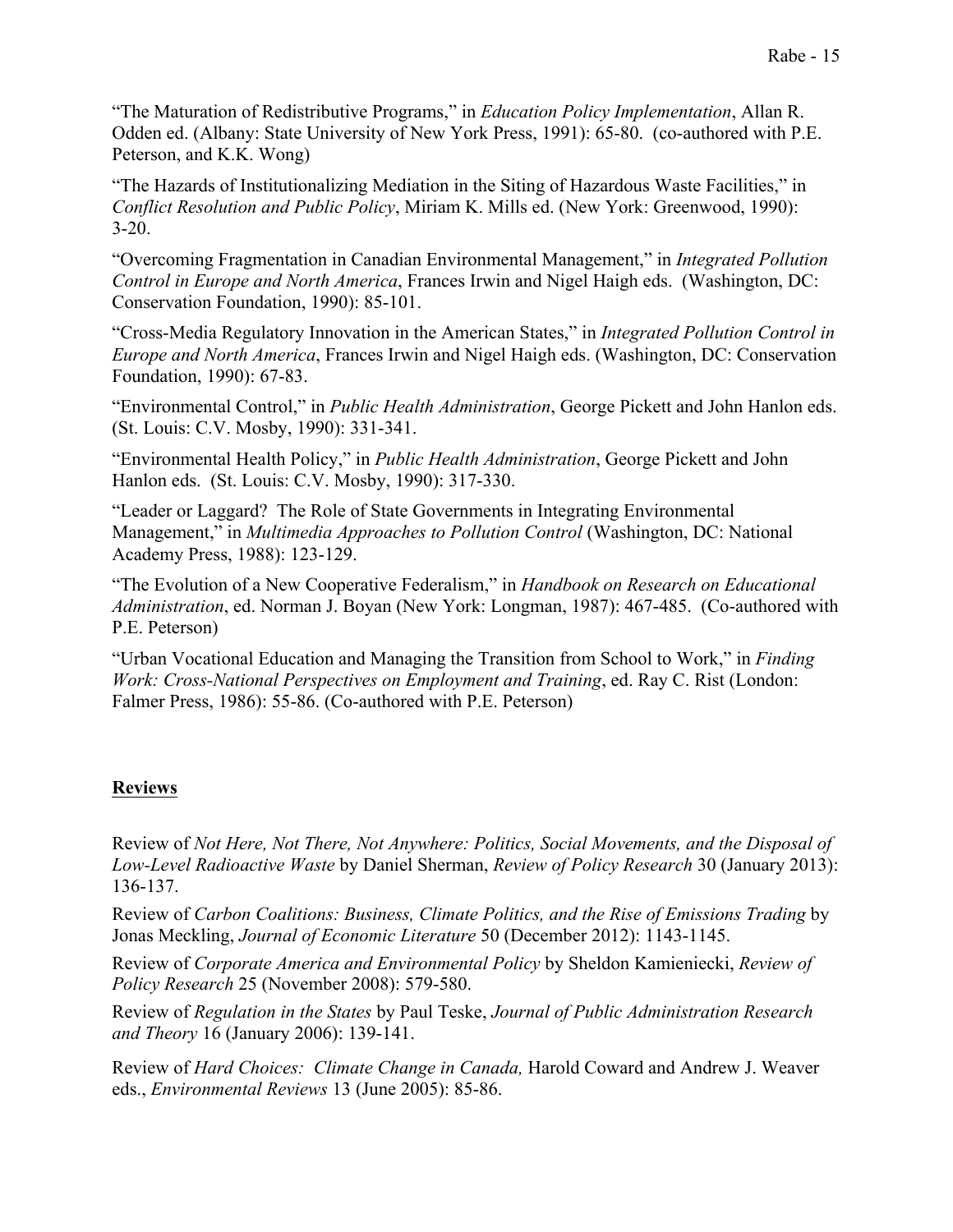Review of *Love Canal to Environmental Justice* by Thomas H. Fletcher, *Journal of Health, Politics, Policy and Law* 29 (April 2004): 322-325.

Review of *Radioactive Waste Disposal at Sea* by Lasse Ringius, *Political Science Quarterly* 117 (Winter 2002-03): 719-720.

Review of *Federalism and the Environment*, Kenneth M. Holland, F.C. Morton, and Brian Galligan eds., *International Environmental Affairs* 8 (Fall 1996): 364-365.

Review of *Risk, Science and Politics* by Kathryn Harrison and George Hoberg, *Journal of Health Politics, Policy and Law* 21 (Summer 1996): 373-376.

Review of *The System: The American Way of Politics at the Breaking Point* by Haynes Johnson and David Broder, *Detroit Free Press* (May 29, 1996): 3C.

Review essay of *Siting Low-Level Radioactive Waste Disposal Facilities* by Mary English and *The Politics of Radioactive Waste* by Ray Kemp, *Governance: An International Journal of Policy and Administration* 7 (January 1994): 99-100.

Review of *Pesticides and Politics: The Life Cycle of a Public Issue* by Christopher J. Bosso. *Journal of Health Politics, Policy and Law* 15 (Summer 1990): 455-457.

Review essay of *American Federalism and Public Policy* by Thomas J. Anton, *New Federalism: Intergovernmental Reform from Nixon to Reagan* by Timothy Conlan, and *National Intergovernmental Programs* by Robert Jay Dilger, *Publius: The Journal of Federalism* 19 (Fall 1989): 245-249.

Review of *Policy Design and the Politics of Implementation: The Case of Child Health Policy* by Malcolm L. Goggin. *American Political Science Review* 82 (March 1988): 289-90.

"The Difficulties of 'Defederalizing,'" *Research in Urban Policy* 2 (1986): 93-94.

Review of *Turing's Man: Western Culture in the Computer Age* by J. David Bolter, *The Christian Century.* (July 18-25, 1984): 486-87.

Review of *An Immodest Agenda: Rebuilding America Before the 21st Century* by Amitai Etzioni, The *Christian Century*. (April 13, 1983): 345-46.

## **Reports and Publications for a Broader Public**

"Public Support for Regulation of Power Plan Emissions Under the Clean Power Plan," *Issues in Energy and Environmental Policy* (No. 19, January 2015): 1-8. (Co-authored with Sarah Mills and Christopher Borick)

"Acceptance of Global Warming Among Americans Moderately Increases in Late 2014," *Issues in Energy and Environmental Policy* (No. 19, February 2015): 1-8. (Co-authored with Christopher Borick and Sarah Mills)

"Public Perceptions of Shale Gas Extraction and Hydraulic Fracturing in New York and Pennsylvania," *Issues in Energy and Environmental Policy* (No. 14, September 2014): 1-17. (Coauthored with Erick Lachapelle and Christopher Borick)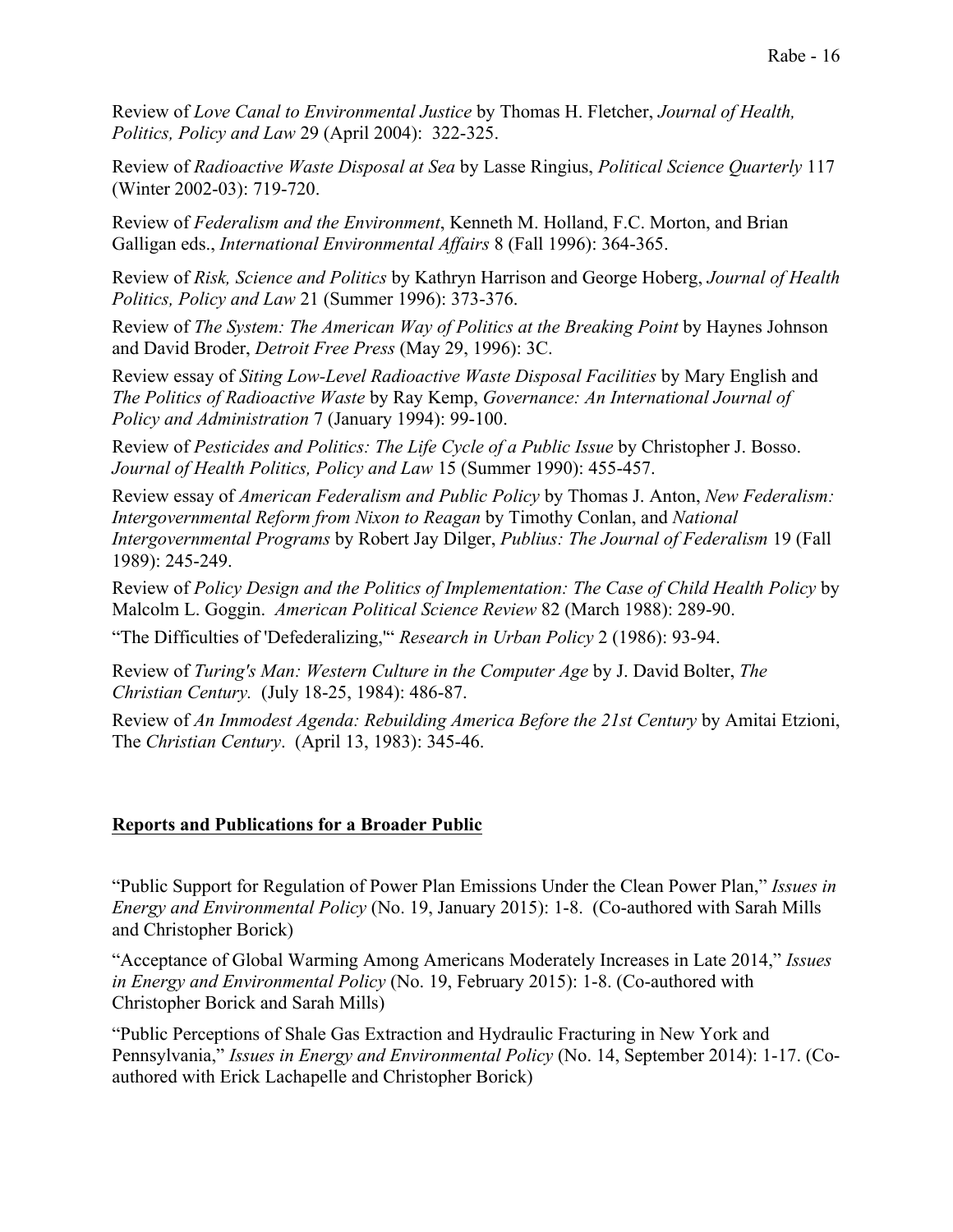"Public Views on a Carbon Tax Depend on the Proposed Use of Revenue," *Issues in Energy and Environmental Policy* (No. 13, July 2014). (Co-authored with David Amdur and Christopher P. Borick).

"The Decline of Public Support for State Climate Change Policies: 2008-2013," *Issues in Energy and Environmental Policy* (No. 7, March 2014). (Co-authored with Christopher P. Borick).

"The Changing Climate of Opinion on Global Warming," *Orange County Register* (September 27, 2013). (Co-authored with Christopher P. Borick)

"Public Opinion on Fracking: Perspectives from Michigan and Pennsylvania," Center for Local, State, and Urban Policy, Gerald R. Ford School of Public Policy (May 2013): 1-22. (Co-authored with Erica Brown, Kristine Hartman, Christopher Borick, and Thomas Ivacko).

"Findings Report for Belief-Related Questions on Climate Change," Center for Local, State, and Urban Policy (March 2013): 1-9. (Co-authored with Christopher P. Borick)

"Public Opinion on Climate Policy Options," Center for Local, State and Urban Policy (December 2012): 1-10. (Co-authored with Christopher P. Borick)

"Il a ete moins efficace que la recession economique," *Alternatives Internationale,* (no, 56) (September 2012): 35-36.

"Americans Cool to Geoengineering as a Response to Climate Change," *Issues in Governance Studies*, Governance Studies Program, Brookings Institution, no. 47, (April 2012): 1-8.

"The Evolving American Approach to Climate Change: Consequences for Canada," report prepared for the Canadian National Round Table on the Environment and the Economy, Environment Ministry of Canada (March 2012): 1-29.

"Belief in Global Warming on the Rebound," *Issues in Governance Studies,* Governance Studies Program, Brookings Institution, no. 45 (February 2012): 1-8. (Co-authored with Christopher Borick).

"Gas Drillers' New Wild West," *Philadelphia Inquirer* (February 16, 2012): A23. (Co-authored with Christopher Borick)

"Fracking for Natural Gas: Public Opinion on State Policy Options," Center for Local, State, and Urban Policy, University of Michigan (February 2011): 1-10. (Co-authored with Christopher Borick)

"Climate Compared: Public Opinion on Climate Change in the United States and Canada," *Issues in Governance Studies*, Governance Studies Program, Brookings Institution, no 39 (April 2011): 1-15. Earlier version released by Center for Local, State and Urban Policy, University of Michigan, February 2011: 1-12. (Co-authored with Erick Lachapelle and Christopher Borick)

"Environmental Governance on the 49<sup>th</sup> Parallel: New Century, New Approaches," Conference proceedings edited with Stephen Brooks (Washington, D.C.: Woodrow Wilson International Center for Scholars, 2009): 1-242.

"The Climate of Belief: American Public Opinion on Climate Change," *Issues in Governance Studies*, Governance Studies Program, Brookings Institution, no. 31 (January 2010): 1-15. (Coauthored with Christopher P. Borick)

"Climate Policy Blueprint: Report of the National Conference on Climate Governance," Miller Center of Public Affairs at the University of Virginia, 2009: 14-57.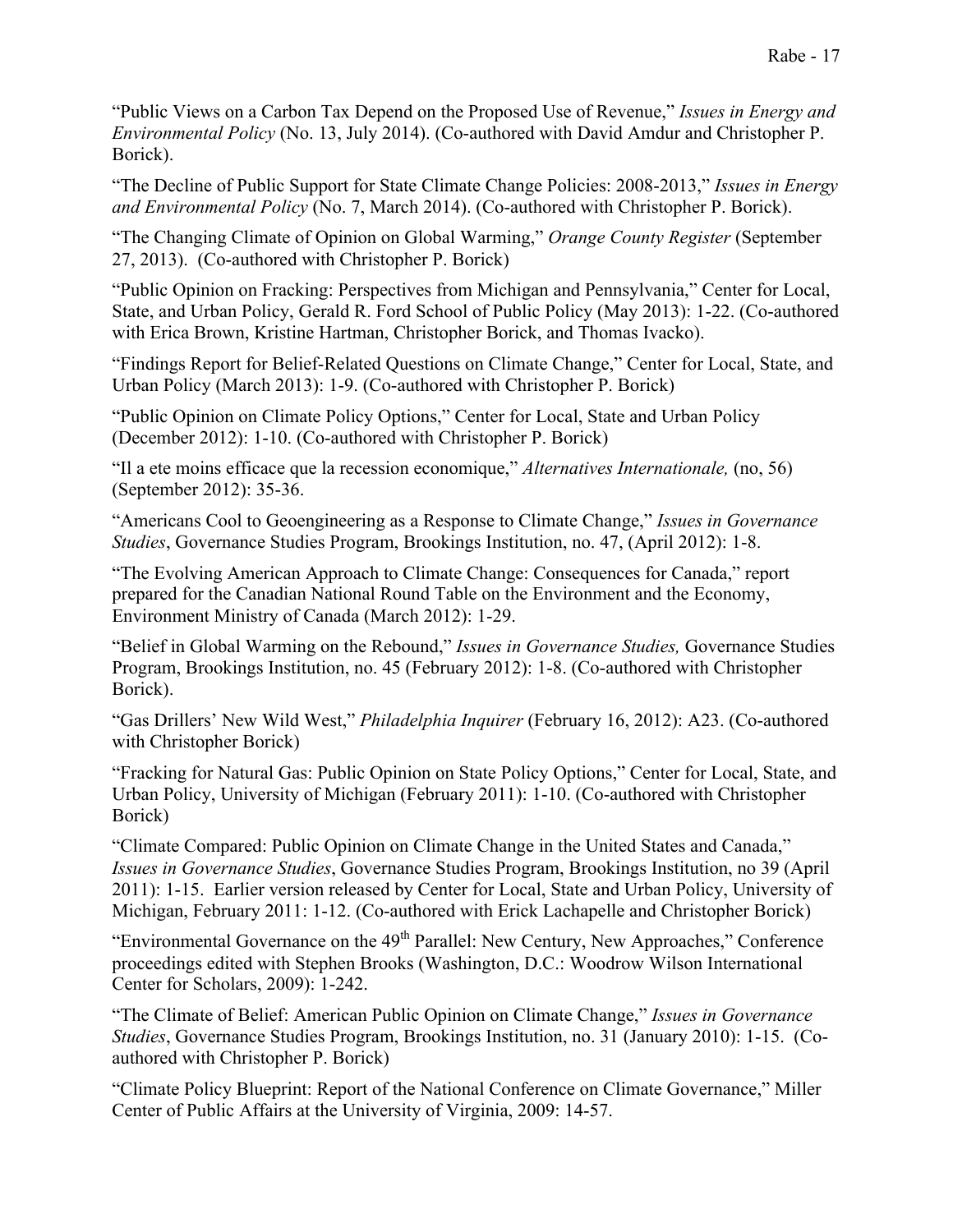"Governing the Climate," *The Environmental Forum,* vol. 26, no. 5 (September/October 2009), pp. 36-42.

"Climate Change and the Realities of American Federalism,' Transatlantic Climate Policy Group (September 2008): 1-5.

'Can Congress Govern the Climate?' published by the Legislating for the Future Project of the John Brademas Center for the Study of Congress at New York University and the Brookings Institution (March 2007) : 1-13. Revised version published in conjunction with Opportunity 08 project of the Brookings Institution. Presented at Congressional staff briefing, April 2007.

'Race to the Top : The Expanding Role of U.S. State Renewable Portfolio Standards' (Arlington : Pew Center on Global Climate Change, 2006) : 1-36.

'Race to the Top—The Expanding State Use of Renewable Portfolio Standards,' *ECOStates* (Summer 2006) : 17-19.

"En Amérique, Les États Contrent Bush," *Alternatives Internationales*  (May-June 2004) : 38-39

"States and Climate Policy: The Unexpected Turn," *ECOStates* (Spring 2004): 16-19.

"Greenhouse & Statehouse: The Evolving State Government Role in Climate Change," (Arlington: Pew Center on Global Climate Change, 2002): 1-46.

"Statehouse and Greenhouse: How States are Taking the Lead on Global Climate Change," *Brookings Review* 20 (Spring 2002): 11-13.

"DNR Split Endangers Environment," *Detroit Free Press* (August 6, 1995): 3F.

"Deal With It, Don't Ignore It," *Detroit Free Press* (February 12, 1995): 3F.

"Waste Disposal Needs An Equity Approach," *Newsday* (January 24, 1995): A28.

"The Canadian Model for TSD Siting Racks Up Another Win," *EI Digest* (August 1994): 11-16.

"Reform US Waste Site Selection," *The Christian Science Monitor* (June 1, 1993): 18.

"The Hazards of Hazardous Waste Exports," *The Christian Science Monitor* (March 1, 1991): 19.

"Environmental Policy in a Federal Context: The Case of New Jersey," report prepared for the Netherlands Ministry of Housing, Physical Planning and Environment in collaboration with the Conservation Foundation (1989): 1-28.

"EPA's Reilly a Breath of Fresh Air," *Detroit News* (January 20, 1989); "A Fresh Environment for the EPA," *Chicago Tribune* (March 25, 1989); What Will EPA's Reilly Do After Honeymoon?" *Atlanta Constitution* (March 25, 1989).

"The Real Issue: Helping People, Not Places," *The Christian Science Monitor* (December 17, 1986): 16. (co-authored with Paul E. Peterson, and Kenneth K. Wong)

## **Media Engagement**

Interviewed and quoted in the following : *Scientific American; Wall Street Journal; Washington Post; New York Times; Christian Science Monitor; Economist; USA Today;U.S. News & World Report ; Los Angeles Times ; Chicago Tribune; Politics ; Grist ; Pittsburgh Post-Gazette ; Los*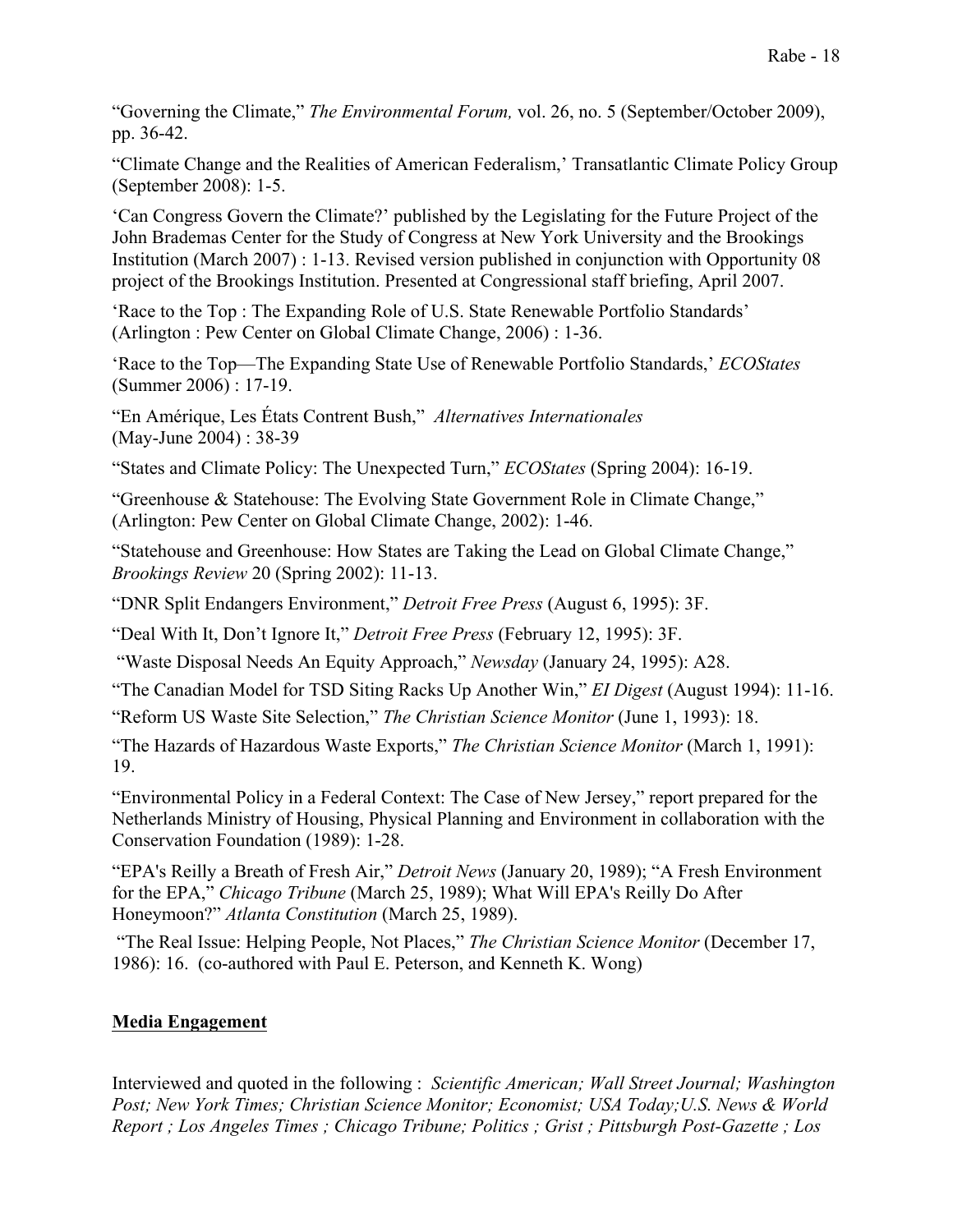*Angeles Times ; Houston Chronicle; Denver Post; Washington Times; Columbus Dispatch; CQ Weekly;* C-SPAN; CNBC ; *All Things Considered, Marketplace, Morning Edition, Talk of the Nation, Inside Energy,* and *It's All Politics,* National Public Radio; BBC Radio; *National Journal; Governing; U.S. News and World Report;* Virginia Public Television; Michigan Public Television; Michigan Public Radio; *Detroit Free Press; Detroit News; Metro Times; Greenwire; Argus Air Daily; E&E Daily; New Energy; El Ciervo; Globe and Mail; Sydney Morning Herald;* Michigan Public Radio; Nevada Public Radio; Prairie Public Radio; Wisconsin Public Radio; Voice of America; Bloomberg.com; Bloomberg Businessweek; Reuters; Time Warner Cable News; Forbes; ClimateWire, Environment and Energy Daily; Greenwire; Climate Wire; Real Clear Policy; Inside Climate News; Nature World News; Associated Press; United Press International; *Alternatives Internationale*; Cronkite News; Discovery News; Voice of America; Huffington Post.

## **Invited Talks (\* denotes multiple talks)**

American Academy of Arts and Sciences\*, American Enterprise Institute\*, Autonomous University of Barcelona, Brookings Institution\*, C.D. Howe Institute\*, Colgate University, College of William and Mary, Erb Institute for Global Sustainable Enterprise, Fordham University, Georgetown University, Harvard University\*, Kauper Lecture at the University of Michigan, Muhlenberg College, National Research Council\*, New York University Law School, Northwestern University, Peterson Institute of International Economics, Pew Center for Global Climate Change, Purdue University\*, Ryerson University, Syracuse University, University of Arizona Law School, University of British Columbia\*, University of Edinburgh, University of Maryland, University of Michigan Society of Fellows, University of Missouri, University of North Dakota, University of Nevada at Las Vegas, University of New Hampshire, University of North Carolina-Chapel Hill, University of Ottawa\*, University of Pittsburgh, University of Toronto, University of Vermont, University of Virginia Law School, University of Virginia Miller Center of Public Affairs\*, University of Windsor\*, Vanderbilt University, Virginia Tech University, Queen's University, Washington University\*, Woodrow Wilson International Center for Scholars\*.

#### **Major Papers Since 2000**

"Trusting in the Future: The Return of American State Trust Funds in the Shale Era," paper scheduled for presentation at the Annual Meeting of the European Consortium for Political Research, Montreal, 2015.

"Seasons Gone By: An Examination of Individual Perceptions of Past Weather and Their Views on Global Warming," paper presented at the Annual Meeting of the Midwest Political Science Association, Chicago, 2015. (Co-authored with Christopher P. Borick and Erick Lachapelle)

"Cap-and-Trade Durability," paper presented at the Middle Atlantic and Northeastern Canadian Studies Conference, Niagara Falls, 2014.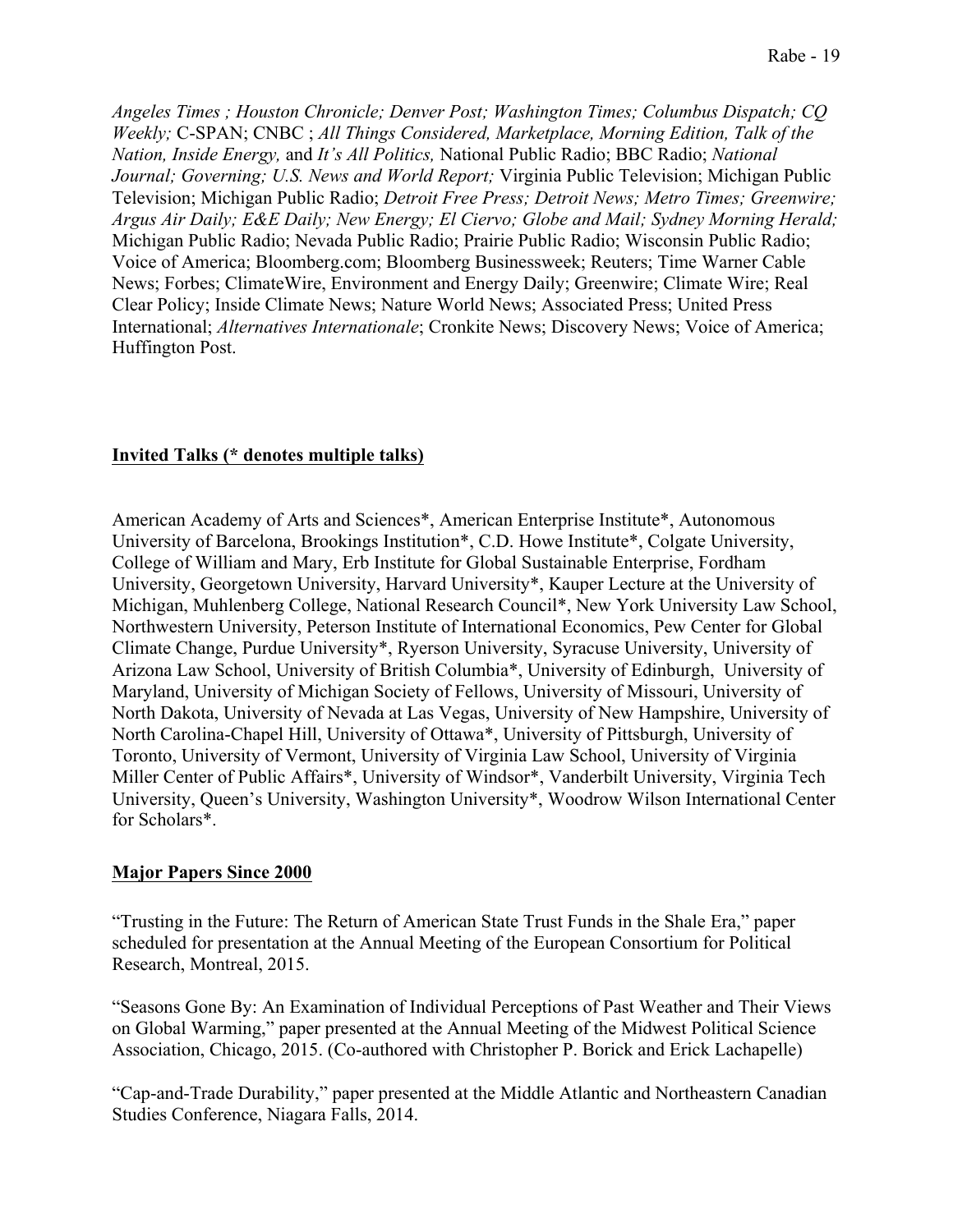"The Politics of Energy Severance Taxes," paper presented at the Annual Meeting of the American Political Science Association, Washington, D.C., 2014. (Co-authored with Rachel Hampton)

"The Great Divide: An Examination of Public Perceptions of Shale Gas Extraction and Hydraulic Fracturing in New York and Pennsylvania," paper presented at the World Congress of Political Science, Montreal, 2014. (Co-authored with Erick Lachapelle and Christopher Borick)

"The New Era of Sub-Federal Climate Policy," paper presented at the Annual Meeting of the National Environmental Studies Association, New York, 2014.

"Shale Play Politics: The American Intergovernmental Odyssey of Shale Governance," paper presented at the National Research Council workshop on Shale Gas Risk and Governance, Washington, D.C., 2013.

"The Durability of Climate Policy," paper presented at the Annual Meeting of the American Political Science Association, Chicago, 2013.

"Weather or Not: The Role of Local Weather Shifts on Public Understanding of Climate Change," paper presented at the Annual Meeting of the American Political Science Association, New Orleans, 2012. Expanded version presented at the 2013 Annual Meeting of the American Association for Public Opinion Research. (Co-authored with Christopher Borick)

"The Conventional Politics of Unconventional Drilling: the Case of Shale Gas Development in Pennsylvania," paper presented at the Annual Meeting of the Canadian Political Science Association, Edmonton, 2012.

"Governance Lessons from Health Care and the Environment," paper presented at the Rethinking Education Governance in the Twenty-First Century Conference, Thomas B. Fordham Institute and Center for American Progress, Washington, D.C., 2011.

"Can We Tax Carbon? Lessons from the American States and Canadian Provinces," paper presented at the Biennial Meeting of the Association for Canadian Studies in the United States, Ottawa, 2011. Revised version presented at the 2012 Northwestern University Annual Climate Change Symposium.

"The Politics of Carbon Pricing in Canada and the United States," paper presented at the Annual Meeting of the American Political Science Association, Seattle, 2011.

"Contested Federalism and American Climate Policy," paper presented at the Annual Meeting of the American Political Science Association, Seattle, 2011.

"All Climate Is Local: Measuring the Effect of Weather Events on Perceptions of Global Warming," paper presented at the Annual Meaning of the American Association of Public Opinion Research, Phoenix, 2011 (Co-authored with Christopher Borick)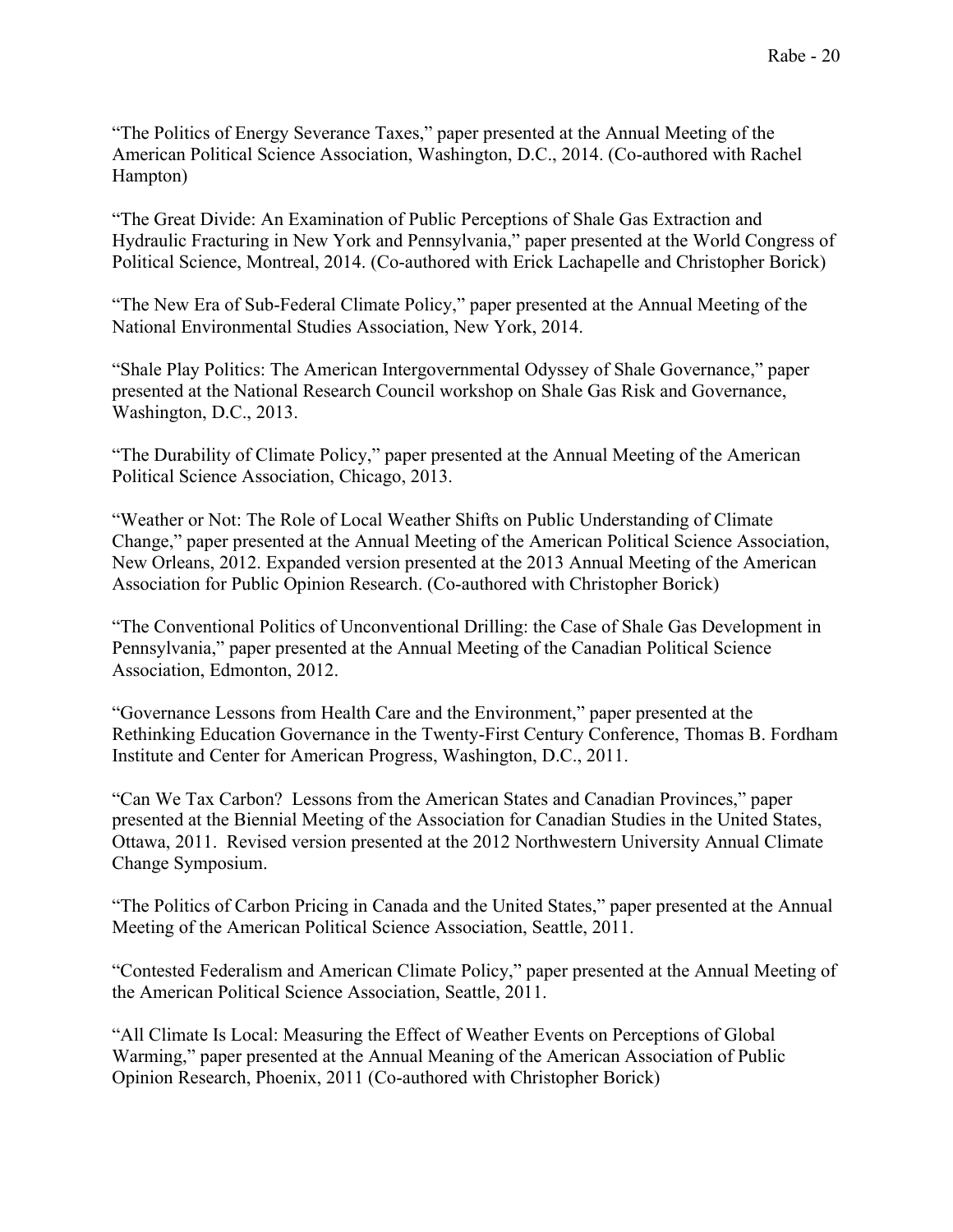"Building on Sub-Federal Climate Strategies: The Challenge of Regionalism," paper presented at the Designing Integration: Regional Governance in Climate Change in North America conference, Waterloo, Ontario, 2010

"A Shadow of Belief: An Examination of Diminished Belief in Global Warming Among Americans," paper presented at the Annual Meeting of the American Political Science Association, Washington, D.C., 2010. (Co-authored with Christopher Borick)

"Public Opinion and Climate Change Governance," paper presented at the Annual Meeting of the American Political Science Association, Toronto, 2009. (Co-authored with Christopher Borick)

"The Aversion to Direct Cost-Imposition: Selecting Climate Policy Tools in the United States," paper presented at the Annual Meeting of the American Political Science Association, Toronto, 2009.

"Bottom-Up or Top-Down?: The Intergovernmental Shift in American Climate Policy," presented at the Conference on Solving Environmental Problems Under Multilevel Governance at Carleton University, Ottawa, 2009. Revised version presented in workshop at 2010 Annual Meeting of American Political Science Association.

"A Reason to Believe: An Examination of Factors that Determine Acceptance of Global Warming," presented at the Annual Meeting of the Western Political Science Association, Vancouver, 2009. (Co-authored with Christopher Borick)

"The Absence of Governance: Climate Change Policy in Canada and the United States," paper presented at the Annual Meeting of the Midwest Political Science Association, Chicago, 2009. Revised version of paper presented at the Conference on Trans-Border Environmental Governance in Canada and the United States, Woodrow Wilson International Center for Scholars, 2008.

"The Impossible Dream?: The Politics of Carbon Taxes," presented at the National Conference on Climate Governance, Miller Center of Public Affairs, University of Virginia, 2008.

"Can Congress Govern the Climate?" expanded version of 2007 paper, presented at the National Conference on Climate Governance, Miller Center of Public Affairs, University of Virginia, 2008.

"Completing the Circuit: The Relationship between Public Opinion and Policy Adoption in State Level Energy Policy," presented at the Annual Meeting of the American Political Science Association, Boston, 2008. (Co-authored with Christopher Borick)

"Nanotechnology and the Evolving Role of State Governance," presented at the Annual Meeting of the American Political Science Association, Boston, 2008.

"Trans-Border Environmental Governance: Common Themes," presented at the conference on Trans-Border Environmental Governance in Canada and the United States, Woodrow Wilson International Center for Scholars, Washington, D.C., 2008.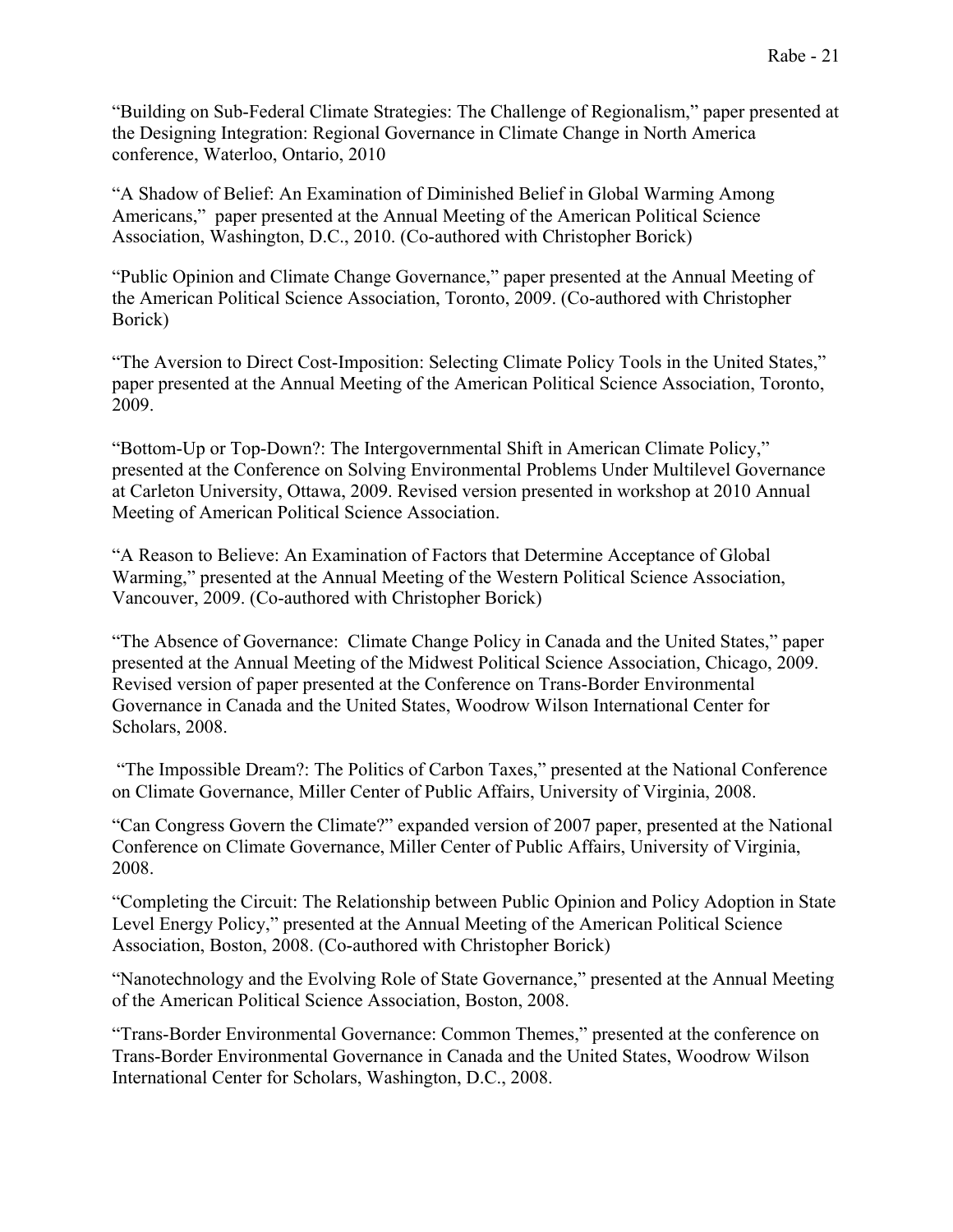"Regional Governance and Horizontal Federalism: The Case of Multi-State Climate Governance," presented at the Annual Meeting of the Midwest Political Science Association, Chicago, 2008.

"The Climate of Opinion: Public Attitudes Toward Climate Change and Policy Options in Michigan and Pennsylvania," presented at the Annual Meeting of the American Association of Public Opinion Research, New Orleans, 2008. (Co-authored with Christopher Borick)

"Governing the Climate from Sacramento: Entrepreneurial Opportunity and Constraint and the Challenge of Network Governance," presented at the Annual Meeting of the American Political Science Association, Chicago, 2007.

"States on Steroids: Political Feasibility vs. Economic Desirability in Climate Policy Development," presented at the 2007 Annual Meeting of the Canadian Political Science Association, Saskatoon.

"Can Congress Govern the Climate?" Presented at a Congressional Briefing organized by the Brademas Center for the Study of Congress, Rayburn House Office Building, 2007.

"Regionalism and Global Climate Change Policy: Revisiting Multi-State Collaboration as an Intergovernmental Policy Tool," presented at the 2006 Annual Meeting of the American Political Science Association, Philadelphia.

"Race to the Top—The Expanding Role of State Renewable Portfolio Standards," presented at the National Press Club, Washington, D.C., 2006.

"Climate Change Policy and Regulatory Federalism in Canada and the United States," presented at the Annual Meeting of the American Political Science Association, Washington, D.C., 2005.

"Business Influence in State-Level Environmental Policy Formation," presented at the Annual Meeting of the American Political Science Association, Washington, D.C., 2005.

"Moral Super-Power or Policy Laggard? Translating Kyoto Protocol Ratification into Federal and Provincial Climate Policy in Canada," presented at the Annual Meeting of the Canadian Political Science Association, London, Ontario, 2005.

"Beyond Kyoto: Implementing Greenhouse Gas Reduction Pledges in North American Federal Systems," presented at the conference on Innovation in Public Management, Structure and Organization of Government Section, International Political Science Association, Vancouver, 2004.

"Regulatory Federalism, American Style," presented at the Annual Meeting of the Canadian Political Science Association, Winnipeg, 2004.

"North American Federalism and Climate Change Policy: American State and Canadian Provincial Policy Development," presented at the conference on Canadian Energy Policy: Deregulation and Climate Change, Mount Royal College, Calgary, 2003. Revised version presented at symposium on "Facing Climate Change." Widener University School of Law, Harrisburg, 2004.

"Statehouse and Greenhouse: The Evolving State Government Role in Climate Change," presented at the National Press Club, Washington, D.C., 2002. Revised version presented at the Annual Meeting of the National Conference of State Legislatures, San Francisco, 2003.